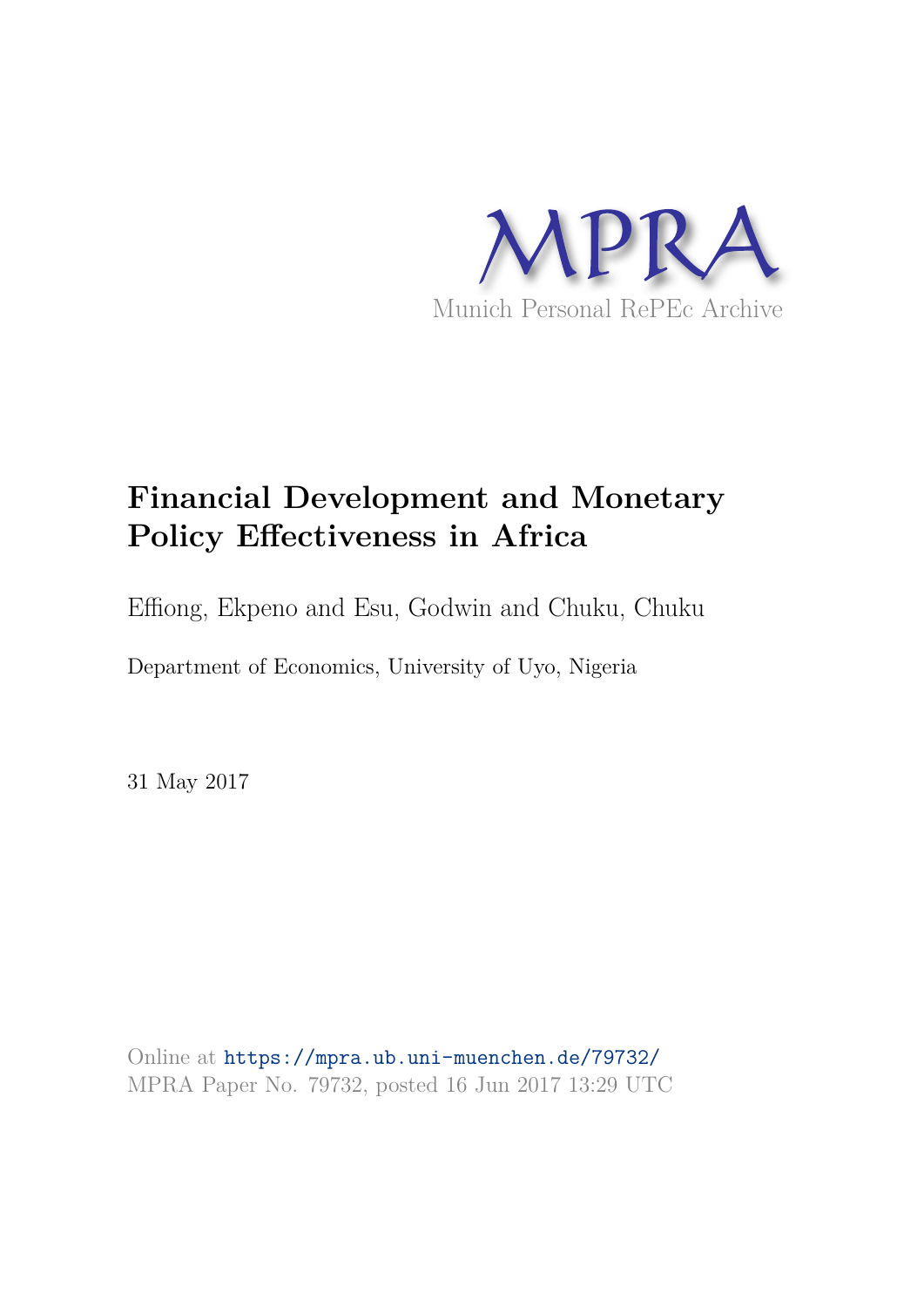# Financial Development and Monetary Policy Effectiveness in Africa

EKPENO EFFIONG<sup>\*1</sup>, GODWIN ESU<sup>1</sup>, AND CHUKU CHUKU<sup>†1,2</sup>

 $1$  Department of Economics, University of Uyo, Nigeria <sup>2</sup>Department of Economics, University of Manchester, United Kingdom

This Version: May, 2017

#### Abstract

As African countries await the birth of her monetary union, the link between economic policies and the real economy will continue to dominate policy debate. This paper investigates whether financial development influences the effectiveness of monetary policy on output and inflation in Africa. We apply standard panel data techniques to annual data from 1990–2015 for a panel of 39 African countries, and find a weak relationship between financial development and monetary policy effectiveness in Africa. The results show no statistical evidence of the relationship for output growth, whereas a negative relationship exist in the case of inflation, but only at their contemporaneous levels. Thus, there is need to strengthen the monetary transmission mechanism in African countries through deliberate efforts to deepen financial sector development.

Keywords: Financial development; Monetary policy; Africa. JEL Classification: C33; E52; G21; O55

<sup>∗</sup>Correspondence: Department of Economics, University of Uyo, P.M.B 1017, Uyo, Akwa Ibom, Nigeria. Email: ekpenoeffiong@uniuyo.edu.ng; ekpenol@gmail.com. Tel. +234 802 789 0160

<sup>†</sup>Email: chukuachuku@gmail.com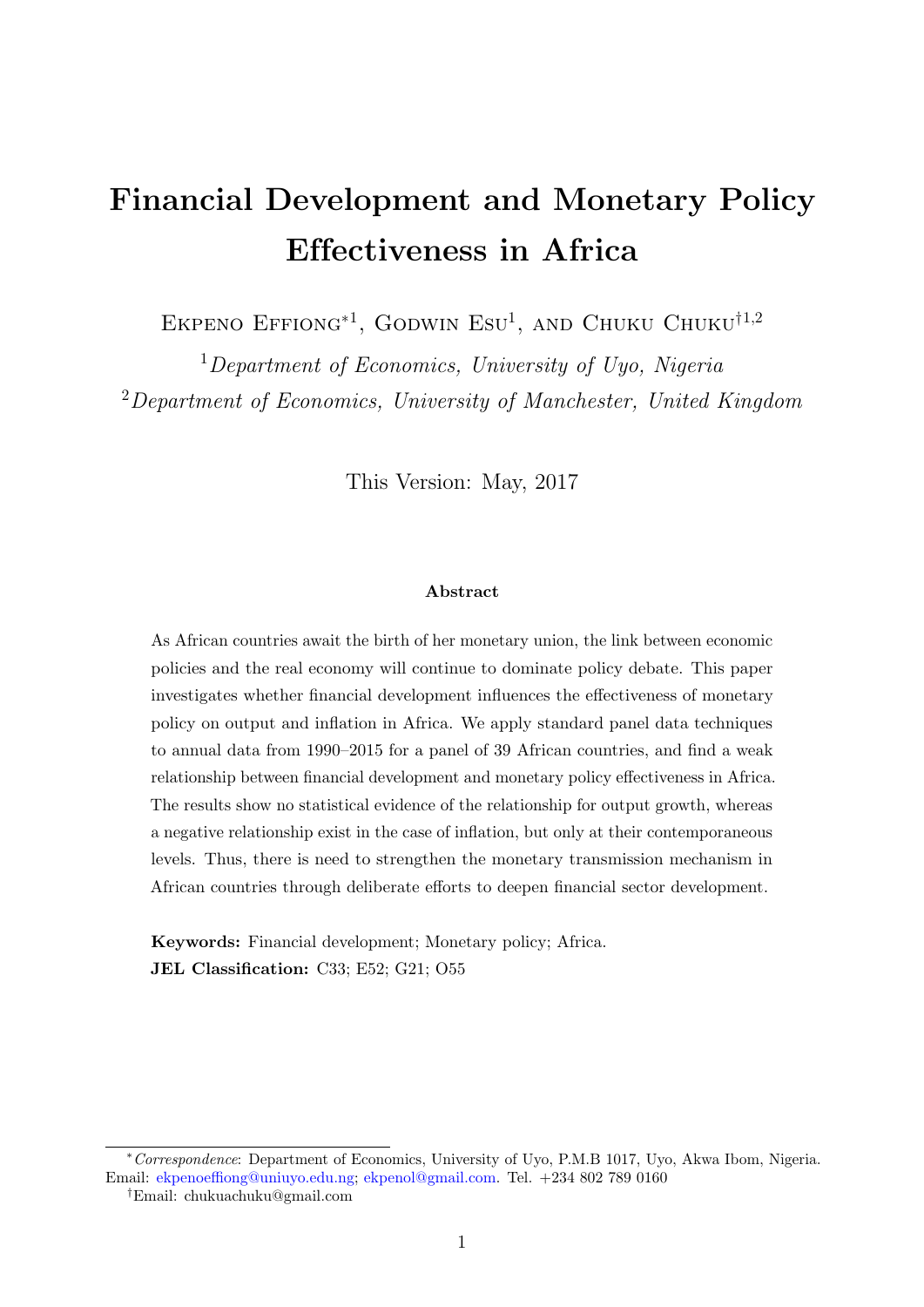### 1 Introduction

As African countries await the birth of the African Monetary Union and the adoption of a single currency, this move no doubt raises numerous challenges, which among others include the potential economic adjustments, and more importantly, the relationship between economic policies and the real economy.<sup>1</sup> Primary among such issues is that monetary policy changes of the proposed African Central Bank will become even more difficult with possible asymmetric impact across countries. Therefore, a better appreciation of this issue requires deeper understanding of the fundamental determinants of monetary policy effectiveness on economic activity in the continent. In this paper, we focus on financial sector development as a plausible determinant, and thus examine whether the financial development exert considerable influence on the effectiveness of monetary policy an instrument for macroeconomic stabilization, especially on output and inflation in Africa.

Current views on the monetary transmission mechanism assign a crucial role to financial sector development - and the overall financial structure - in understanding the effectiveness of monetary policy actions on output and prices. Essentially, monetary policy transmission is a financial process with the financial system as the conduit through which monetary policy impulses affect the real economy. In fact, both the traditional money and credit channels of monetary policy transmission operate through the financial system. The credit channel, in particular, predicts a strong monetary transmission mechanism with higher financial frictions in the financial system, and thus an amplified effect of monetary policy on the real economy (see Bernanke and Gertler, 1995). Hence, the degree of financial sector development is considered important in explaining monetary policy effectiveness as the efficacy of monetary policy crucially depends on the structure and condition of the financial system (Carranza et al., 2010; Mishra et al., 2012; Ma and Lin, 2016).

Although, the relationship between financial development and monetary policy effectiveness is complex, the general consensus is that a well-functioning financial system is a prerequisite for an effective monetary policy transmission. However, differences in countries' financial structure can lead to substantial differences in the monetary transmission mechanism, and in turn possible asymmetric effects of monetary policy. For instance, increased financial innovation in an economy with a developed and competitive financial sector tend to reduce monetary policy effectiveness, since it provides an insurance mechanism for private agents against unanticipated monetary shocks and expenditure volatility. Whereas, it could be stronger for economies with a weak financial system but high firms' dependence on bank credit. With undercapitalized banks, credit expansion is significantly constrained, and

<sup>&</sup>lt;sup>1</sup>See Masson and Pattillo (2005) for a discussion on the monetary geography in Africa.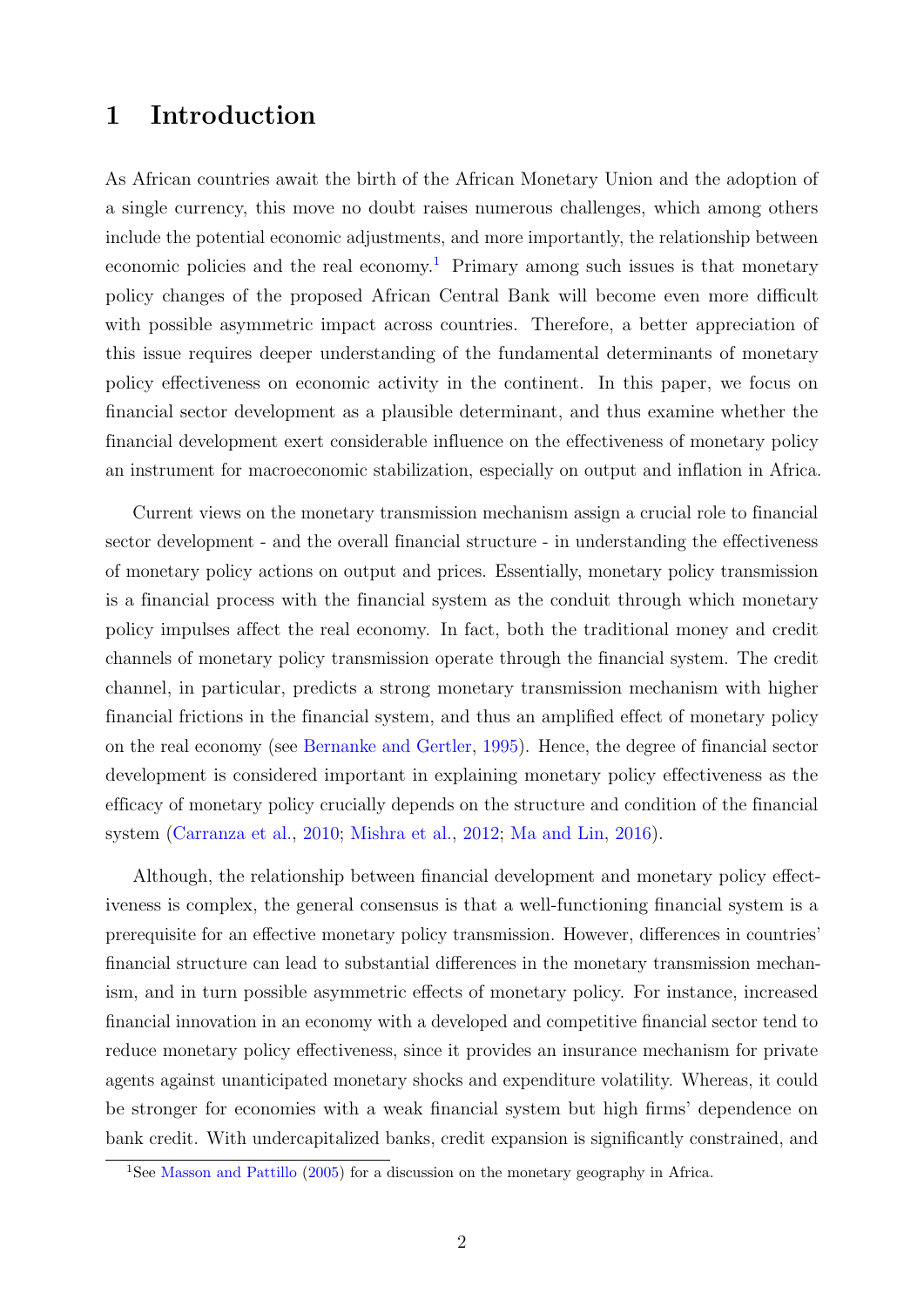monetary policy may become less effective or at best have a long time staggered effect on the real economy (Carranza et al., 2010). Thus, both positive and negative relationships can be rationalized for the nexus between financial development and monetary policy effectiveness.<sup>2</sup> So far, empirical analysis on the relationship is relatively nascent as only a limited number of studies have examined the question of whether financial development influences the effectiveness of monetary policy. Most of these studies are dominated by micro and macro analysis of the relationship for developed economies such as the Euro area and the United States, with few exceptions including some developing countries in their samples (see e.g. Carranza et al., 2010; Ma and Lin, 2016). Overall, empirical evidence on the relationship is mixed and inconclusive.

As earlier mentioned, this paper contributes to the existing literature by investigating the potential effects of financial development on monetary policy effectiveness vis- $\acute{a}$ -vis output growth and inflation in Africa. Although, there are several discussions on monetary policy in Africa as well as the role of the financial system (see e.g. Ncube, 2008; Kasekende and Brownbridge, 2011; Heintz and Ndikumana, 2011; Khan, 2011), empirical evidence on the relationship is considerably lacking. To the best of the authors' knowledge, only Saxegaard (2006) has examined the relationship within the context of Sub-Saharan Africa (SSA) and with particular focus on excess liquidity and its consequent effect on monetary policy effectiveness. Hence, there is need for further empirical analysis to shed more light on the effects of financial development on monetary policy in the African continent. Such analysis has wider implications for both monetary and financial stability in the region as African economies become increasingly interdependent through financial markets integration and the various initiatives for regional economic and financial cooperation. Consequently, annual data from 1990–2015 period for a panel of 39 African countries is used to estimate the relationship between financial development and the effects of monetary policy on output growth and inflation. The main results of the paper shows that there is a weak relationship between financial development and monetary policy effectiveness in Africa. Specifically, no statistical evidence of the relationship is observed for output growth, whereas a negative relationship exist in the case of inflation, but only at their contemporaneous levels.

The balance of this paper is organized as follows. Section 2 provides a background literature on the nexus between financial development and the effects of monetary policy. Section 3 develops the estimation strategy vis- $\acute{a}$ -vis the econometric model and data description. Section 4 conducts the empirical analysis and discusses the estimation results, and Section 5 concludes.

<sup>2</sup>A positive (negative) relationship would suggest an amplification (dampening) of the impact of financial development on the effects of monetary policy.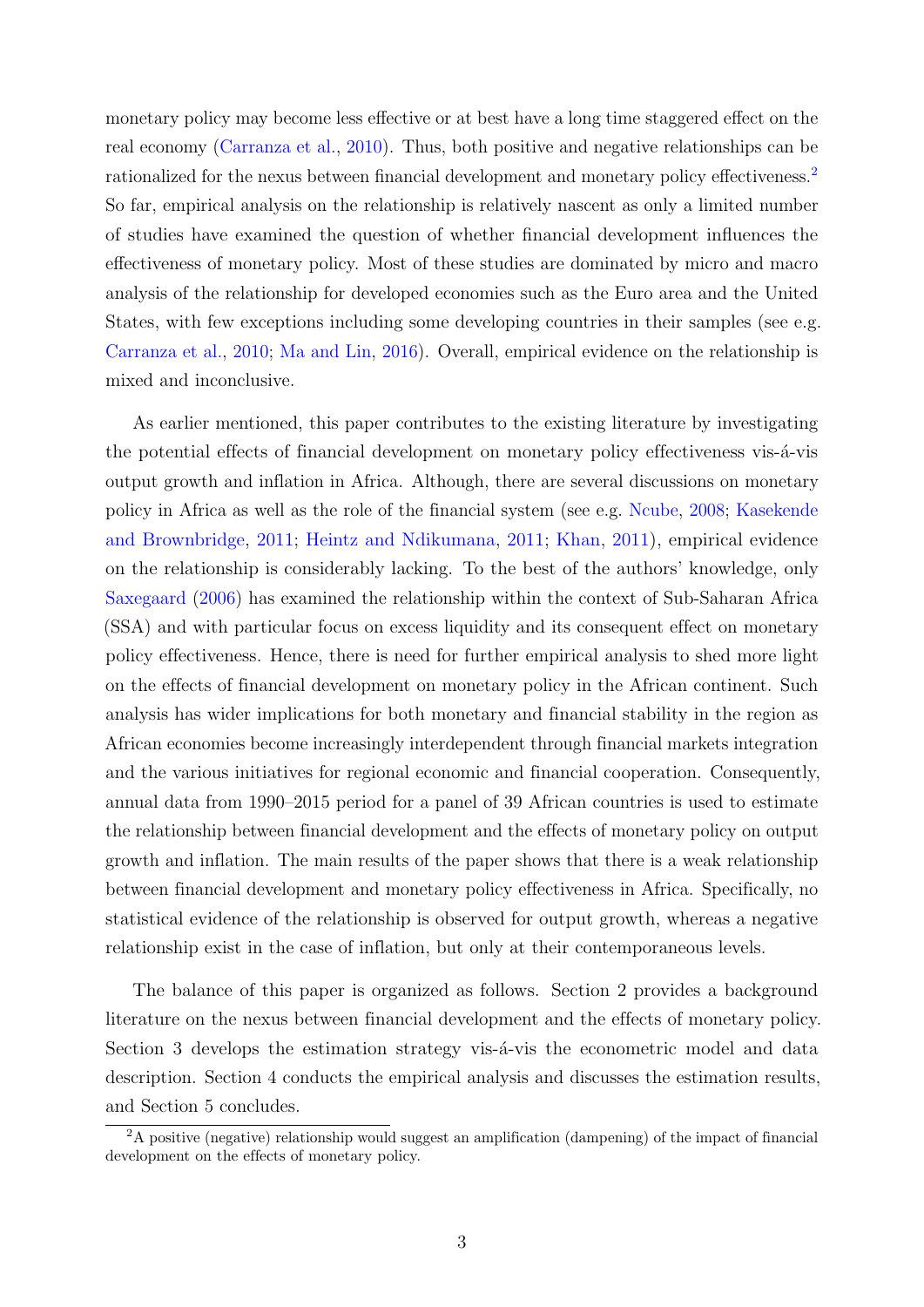### 2 Background literature

Two perspectives exist on the interconnectedness between financial system and the monetary transmission mechanism.<sup>3</sup> These include the traditional money and credit views of monetary policy transmission. Both channels underscore the importance of the financial system in the transmission of monetary policy and thus share a common thread: monetary policy actions transmitted to the real economy influences first and foremost financial sector variables, and later aggregate demand behaviour. The traditional money view sees the financial system as being passive and a mere pass-through mechanism for monetary policy transmission. Here, changes in money supply (or outside money) influence the interest rates and aggregate demand through separate effects on investment demand and the exchange rate respectively. Monetary tightening, for example, increases the interest rates and lead to a decline in investment spending. Similarly, higher interest rate causes an appreciation of the domestic currency, and thus an expenditure-switching effect from foreign to domestically produced goods. For its functionality, this view rest on the conditions of limited price flexibility and absence of market imperfections.

On the other hand, the credit view assigns an active role to financial system because of the importance of credit markets to the monetary transmission mechanism. Building on the enlarged literature on the role of financial intermediaries and credit market frictions associated with information asymmetry problems of adverse selection and moral hazard in an economy, the credit view shows that financial frictions generate an external finance premium – the cost of external and internal finance – which helps explain the effect of monetary policy on the real economy. The credit view operates through two channels: the bank lending channel which traces the impact of monetary policy on the supply of bank loanable funds (i.e. intermediated credit), $\frac{4}{3}$  and the balance sheet channel, which focuses on how such policy changes affect the borrower's financial position in terms of net worth, cash flow and debt collateral (see Bernanke and Gertler, 1995). Both the bank lending and balance sheet channels provide the theoretical linkage of how the supply and demand sides of the financial system are respectively influenced by changes in monetary policy. Overall, the strength of the credit view depends on the degree of financial frictions. Higher levels of financial frictions generate an amplified effect of monetary policy on the real economy through the larger impact on the external finance premium.

<sup>3</sup>See Bean et al. (2002), Peek and Rosengren (2013), and Beck et al. (2014) for a discussion and a survey of the literature.

<sup>4</sup>The mechanism operates through the effect of monetary policy on reverse holdings: a fall in reserves reduces the banks' ability to create credit. The assumption is that there are imperfect substitutes for bank loans. Hence, monetary policy changes will affect disproportionately bank-dependent firms, and therefore, a reduction in loan supply will lead to a decline in economic activity.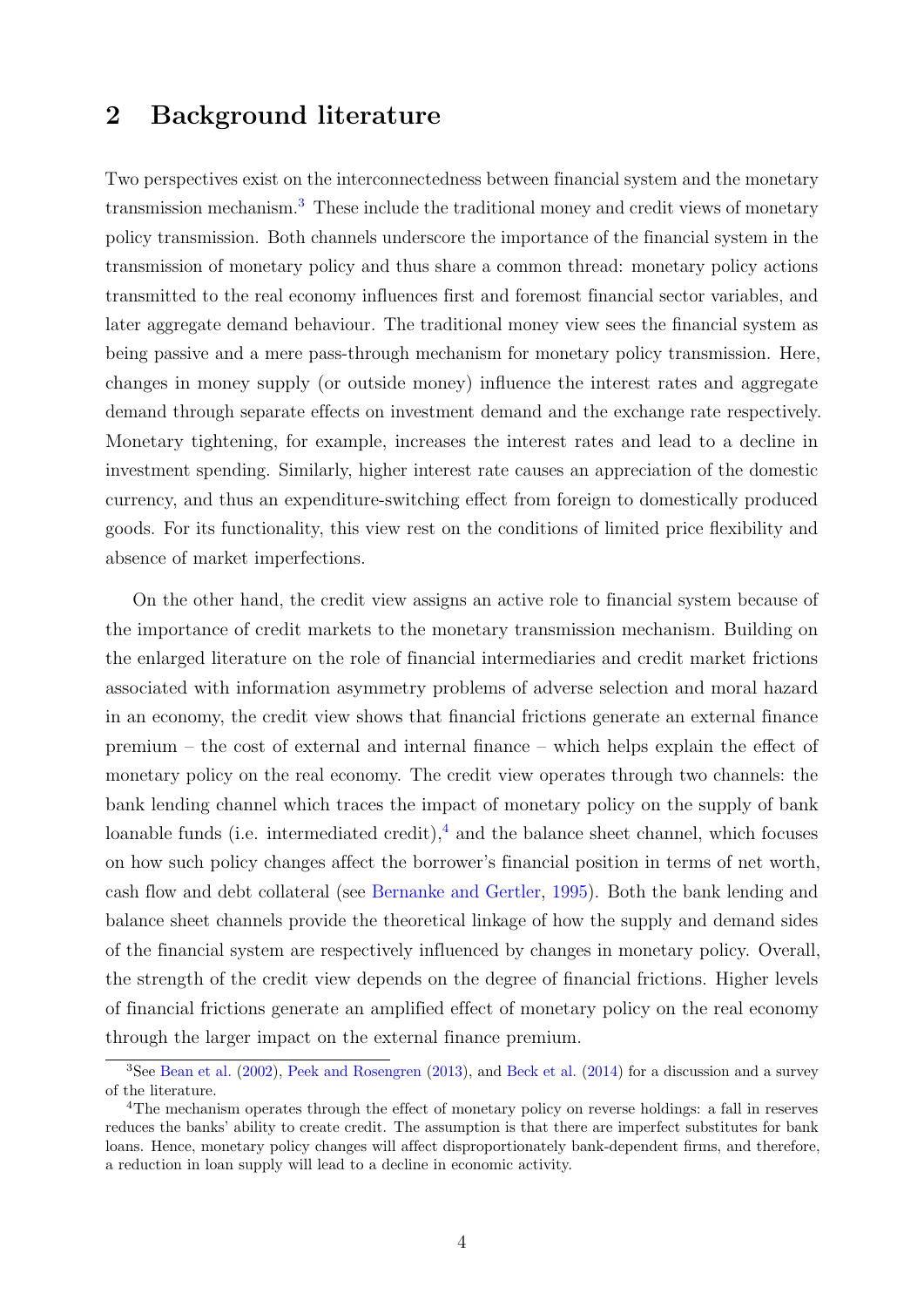In all, the basic prediction of the monetary policy transmission models based on the financial system is that the efficacy of monetary policy depends on the degree of financial sector development. In other words, monetary policy effectiveness will be stronger in countries with less developed financial system, and where firms are bank-dependent for credit funding such that limited access to credit market by firms and non-reservable deposits by banks does not obviate the contractionary effect of monetary tightening on bank loans and balance sheets respectively (Cecchetti, 1999). Whereas, monetary policy effectiveness will be weaker in well-functioning and sophisticated financial system because of the effect of financial innovation (including securitization) and development which reduces the state verification cost of loanable funds.

Numerous studies have sort to test the relationship between the financial system and monetary policy transmission. For example, Kashyap and Stein (1997, 2000) find evidence in support of the bank lending channel as monetary policy will be effective through the influence on loans supply especially when banks have less liquid balance sheets. Loutskina and Strahan (2009) show evidence of a diminishing effect of the bank lending channel with greater financial securitization as opposed to its stronger effect on the balance sheet channel (see e.g. Ashcraft and Campello, 2007; Aysun and Hepp, 2011). Aysun and Hepp (2011) find that monetary policy has a larger impact on banks with asset-back securitization than non-securitizing banks. Aysun et al. (2013) and Ciccarelli et al. (2014) show that the credit channel is stronger in the presence of financial frictions as it amplifies the effect of monetary policy shocks on output and inflation. Carranza et al. (2010) find evidence that monetary policy has a larger impact when the financial system is less developed, albeit a longer gestation period than in more developed financial system. Mishra et al. (2012) show that for low-income countries (LICs) with low levels of financial development, the bank lending channel tend to dominate other channels of the monetary transmission. Ma and Lin (2016) find that monetary policy effectiveness and financial development are negatively correlated as monetary policy has a dampening effect on output and inflation with higher levels of financial development. Moreover, there is asymmetric effect of financial development on monetary policy effectiveness as it reduces output and inflation in developing and advanced economies respectively.

Similarly, there is evidence that differences in the financial structure are a proximate cause for cross-country differences of the monetary policy transmission especially in a monetary union. Most of these studies focus on the European Monetary Union with the underlying premise that regional monetary policy will have differential effects among member countries due to heterogeneity in their financial structures (e.g. Arnold, 2001; Rodríguez-Fuentes and Dow, 2003; Cecchetti, 1999; Elbourne and de Haan, 2006). Cecchetti (1999) find that monetary policy shocks on output and inflation vary across member countries of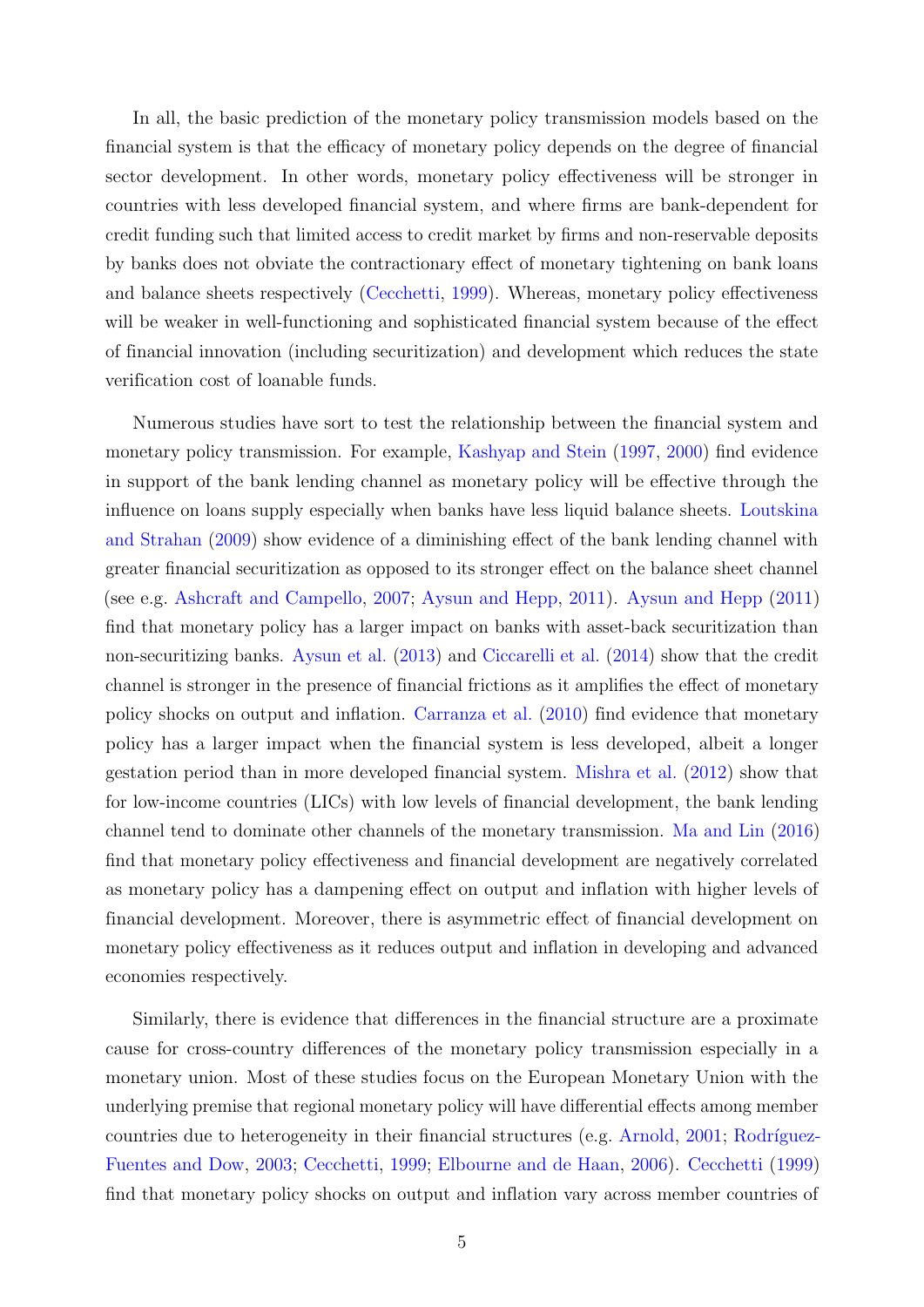the EU. Such variation is explained by each countries' financial system which are "different in the size, concentration, and health of the banking system and exhibit differences in the availability of primary capital market financing". Therefore, monetary policy will have greater sensitivity in countries with a weak banking system. Elbourne and de Haan (2006) find little evidence linking financial structure indicators with monetary policy shocks in transition EU countries.

Lastly, there is also a complementary literature on the importance of institutions for financial sector development and monetary policy effectiveness. This strand of the literature builds from the studies on the link between the legal system and the financial system in a country (see e.g. La Porta et al., 1997, 1998). Cecchetti (1999) find differences in the financial system of countries as a consequence of different legal structures, and hence the cross-country heterogeneous effects of monetary policy. Djankov et al. (2007) show that better legal protection undermines the effectiveness of monetary transmission mechanism. Aysun et al. (2013) find evidence that legal origin particularly in countries with stronger credit rights weaken the strength of the monetary transmission. Moreover, central bank independence does not affect monetary policy effectiveness despite evidence that it leads to significant price (but not output) adjustment. For Mishra et al. (2012), weak central bank independence coupled with deficiencies in the domestic institutional environment (e.g. weak property and credit rights, inefficient legal system, poor accounting and disclosure standards, corruption etc.) tend to undermine the efficient functioning of the financial intermediation process, and also the scope and effectiveness of monetary policy.

## 3 Estimation strategy

### 3.1 Model specification

Following the previous literature on monetary policy effectiveness (see Karras, 1999; Aysun and Hepp, 2011; Ma and Lin, 2016), we examine the relationship between financial development and the effectiveness of monetary policy in Africa. Although, there is no precise measurement of monetary policy effectiveness, the literature on monetary policy transmission uses the dominant VAR methodology to derive impulse response functions (IRFs) of real macroeconomic variables such as output and prices following an unanticipated monetary policy shock. Due to its methodological shortcomings,  $5$  we instead use standard panel data models for macroeconomic analysis to gauge the direct and interactive effects of financial

<sup>5</sup> Mishra and Montiel (2013) highlights these issues to include identification of the intermediate target of monetary, and exogenous monetary policy shocks through various identification schemes such as Choleski decompositions or non-recursive (simultaneous) identification.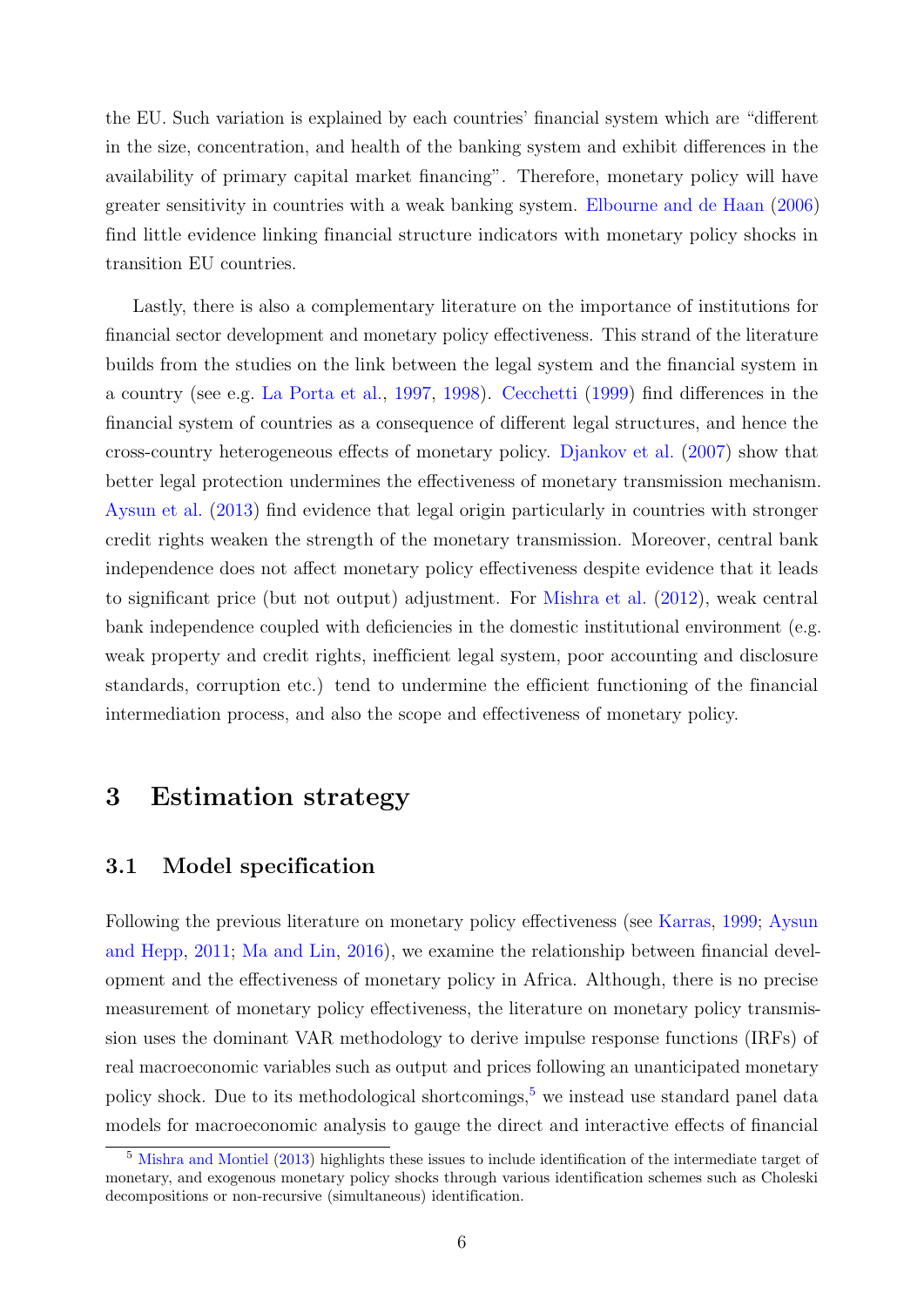development and monetary policy on output and inflation. The direct impact of money growth on output growth and inflation are specified as follows:

$$
\Delta y_{j,t} = \beta_0 + \sum_{i=1}^{Q} \beta_i^y \Delta y_{j,t-i} + \sum_{i=0}^{R} \beta_i^{oil} \Delta OIL_{j,t-i} + \sum_{i=0}^{S} \beta_{i,j,t}^m \Delta m_{j,t-i} + u_{j,t}^y
$$
(1)

$$
\Delta p_{j,t} = \gamma_0 + \sum_{i=1}^{Q} \gamma_i^p \Delta p_{j,t-i} + \sum_{i=0}^{R} \gamma_i^{oil} \Delta OIL_{j,t-i} + \sum_{i=0}^{S} \gamma_{i,j,t}^m \Delta m_{j,t-i} + u_{j,t}^p \tag{2}
$$

where j and t indexes over countries and time respectively.  $\Delta y$  is the output growth rate,  $\Delta p$  is the inflation rate,  $\Delta m$  is the money growth rate, and  $\Delta OIL$  is the growth rate of real oil prices which is included as a proxy for possible supply shocks. Following Karras (1999), Eqs. (1) and (2) represents the reduced-form expressions for output growth and inflation with  $\beta$ 's and  $\gamma$ 's as coefficients; and  $u_{j,t}^y$  and  $u_{j,t}^p$  as the output and inflation shocks respectively, which are modelled as  $u_{j,t}^y = u_j^y + w_{j,t}^y$  and  $u_{j,t}^p = u_j^p + w_{j,t}^p$ , where  $u_j^y$  $y_j^y$ s and  $u_j^p$  $\frac{p}{j}$ S denote country fixed effects.

To capture the impact of financial development on the effects of money growth on output and inflation, an interaction term for financial development is incorporated in the following manner:

$$
\beta_{j,t-1}^m = \vartheta_i^m + \vartheta_i^f f d_{j,t-1} \tag{3}
$$

$$
\gamma_{j,t-1}^m = \phi_i^m + \phi_i^f f d_{j,t-1} \tag{4}
$$

where  $fd_{j,t}$  is a measure of financial development in country j at time t, while  $\vartheta$ s and  $\phi$ s are the parameters. Incorporating Eq.(3) into Eq.(1), gives the output equation which measures the effect of financial development on the money growth and output growth relationship; while the inflation equation is obtained by incorporating  $Eq.(4)$  into  $Eq.(2)$ , to measure the effect of financial development on the money growth and inflation relationship. The resulting equations are as follows:

$$
\Delta y_{j,t} = \beta_0 + \sum_{i=1}^{Q} \beta_i^y \Delta y_{j,t-i} + \sum_{i=0}^{R} \beta_i^{oil} \Delta OIL_{j,t-i} + \sum_{i=0}^{S} (\vartheta_{i,j,t}^m \Delta m_{j,t-i} + \vartheta_i^{fm} f d_{j,t-1} \Delta m_{j,t-1}) + u_{j,t}^y
$$
\n(5)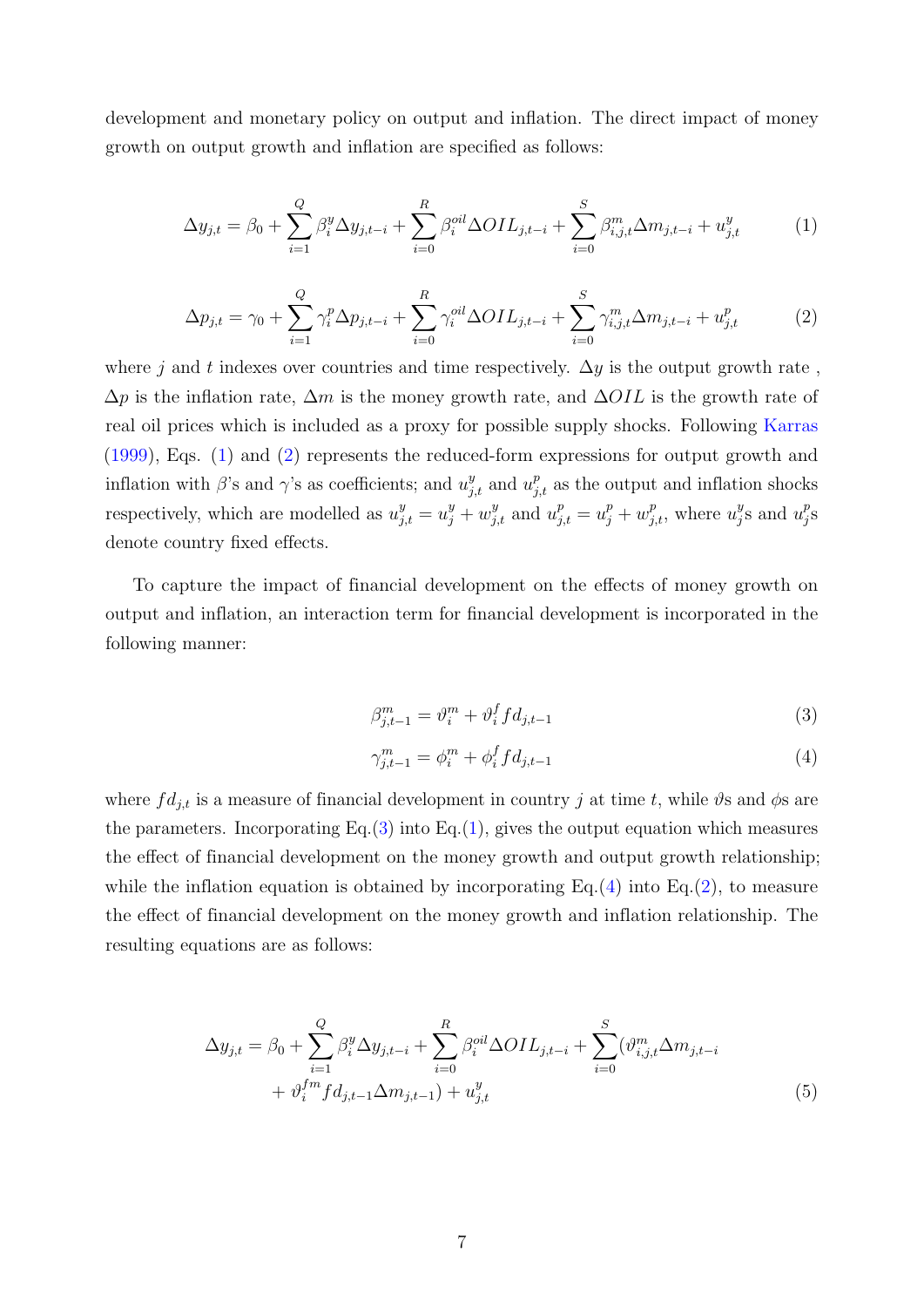$$
\Delta p_{j,t} = \gamma_0 + \sum_{i=1}^{Q} \gamma_i^p \Delta p_{j,t-i} + \sum_{i=0}^{R} \phi_i^{oil} \Delta OIL_{j,t-i} + \sum_{i=0}^{S} (\phi_{i,j,t}^m \Delta m_{j,t-i} + \phi_i^{fm} f d_{j,t-1} \Delta m_{j,t-1}) + u_{j,t}^p
$$
\n(6)

where  $fd_{j,t-1}\Delta m_{j,t-1}$  is the interaction between financial development and money growth on output growth and inflation respectively, while all other variables remain as earlier defined.

The overall strength of monetary policy on output growth and inflation in Eqs. (5) and (6) is easily identified from the the sum of the money growth coefficients, that is  $\sum_{i=0}^{S} \vartheta_i^m$  and  $\sum_{i=0}^{S} \varphi_i^m$  respectively. For example, monetary policy shocks – an increase in  $\Delta m_{t-i}$  – that leads to larger values in these coefficients would imply a larger overall effect of monetary policy on output growth and inflation, whereas the reverse for smaller values would suggest a dampening effect of monetary policy. Moreover, our main focus centres on the coefficients of the interaction term between financial development and money growth, that is  $\sum_{i=0}^{S} \vartheta_i^{fm}$  $\int_i^m$  and  $\sum_{i=0}^S \phi_i^{fm}$  $i^m$ , which measures the impact of financial development on money growth to output and inflation respectively. Specifically, if the coefficient sign is positive (negative), then this would imply that higher levels of financial development will amplify (dampen) the effects of monetary policy on output growth and inflation. Meanwhile, the magnitude of the impact will depend on the coefficient size.

At this point, it is necessary to highlight the rationale behind our chosen methodology. First, we do not identify or separate between the traditional interest rate or credit channels of monetary policy transmission. This is because aside from providing the mechanism in explaining the effect of monetary policy on real economic activity, both channels often complement each other. Therefore, we treat the monetary transmission mechanism as a black box. Second, short-term interest rates as an important policy target are not uniform across countries for meaningful cross-country analysis because of differences in monetary policy stance. A useful alternative is the monetary aggregates. In fact, we consider monetary aggregates apt for our analysis as most African countries are known to use it as their intermediate target in the conduct of monetary policy (Kasekende and Brownbridge, 2011; Mishra and Montiel, 2013). Third, we follow a single-stage instead of the dominant two-stage methodology. The two-stage approach involve generating proxies for monetary policy effectiveness in the first-stage using the VAR methodology with relevant identification strategies, while the maximum amplitude of the response of output and inflation to an unanticipated monetary policy shock is then used as the measure of monetary policy effectiveness. In the second-stage, this generated proxy is regressed on variables of interest including measures of financial development or frictions. The caveat with this methodology is that this measure of monetary policy effectiveness may be vulnerable to the generated regressor problem if their standard errors in the first-stage are unaccounted for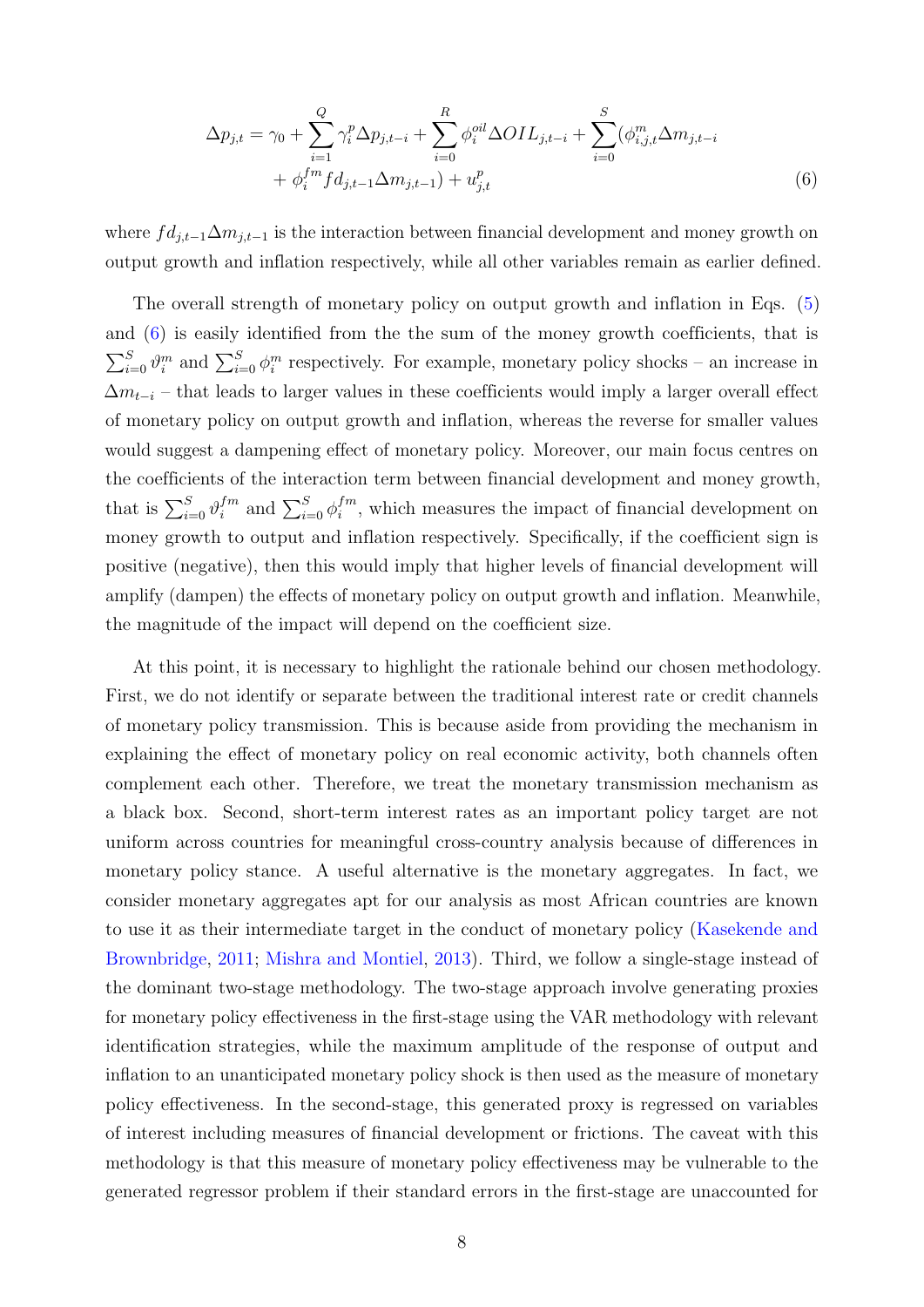in the second stage estimation (see Gawande, 1997). Moreover, there is no consensus on which identification strategy is suitable to mirror the effect of monetary policy shocks on output and inflation. At best, most studies use different identification schemes depending on the countries' stage of development and whether the evidence of liquidity and price puzzles (the increase in monetary aggregates and prices following a monetary shock ) are non-traceable. In view of these issues, we must re-emphasize that our objective is to test whether monetary policy effectiveness is considerably influenced by the level of financial sector development in Africa.

As usual, standard panel data models of pool least squares (PLS), fixed effects (FE) and random effects (RE) can be used to estimate Eqs.  $(5)$  and  $(6)$ .<sup>6</sup> However, in the presence of lagged terms of the dependent variable, both RE and PLS models return identical estimates; whereas the FE model is more consistent under plausible general assumptions (see Judge et al., 1985). Similarly, potential endogeneity problems with such dynamic panel data specification can be addressed using the system Generalized Method of Moments (system-GMM) estimator (see Arellano and Bond, 1991; Blundell and Bond, 1998). In all, the use of different panel data estimators reduces the likelihood of spurious empirical results through robust sensitivity analysis.

#### 3.2 Data

This paper uses annual data of 39 African countries over the period 1990 to 2015, where countries and time span are selected subject to data availability. The datasets are retrieved mainly from the World Bank's World Development Indicators and the IMF's International Financial Statistics except for oil prices which is sourced from the U.S. Energy Information Administration website. Our main variables for the analysis include, broad money supply (M2), consumer price index (CPI), real gross domestic product (GDP), real oil prices (OIL), and a measure of financial development  $(fd)$ . The first three variables are expressed in growth rates (i.e., annual percentage change) as follows respectively:

$$
\Delta m_{j,t} = (M2_{j,t} - M2_{j,t-1})/M2_{j,t-1}
$$
  
\n
$$
\Delta p_{j,t} = (CPI_{j,t} - CPI_{j,t-1})/CPI_{j,t-1}
$$
  
\n
$$
\Delta y_{j,t} = (GDP_{j,t} - GDP_{j,t-1})/GDP_{j,t-1}
$$

We use as a measure of financial development, domestic credit to private sector relative

<sup>&</sup>lt;sup>6</sup>The PLS model provides the benchmark for panel data analysis, while the Hausman test is used to select between the FE and RE models.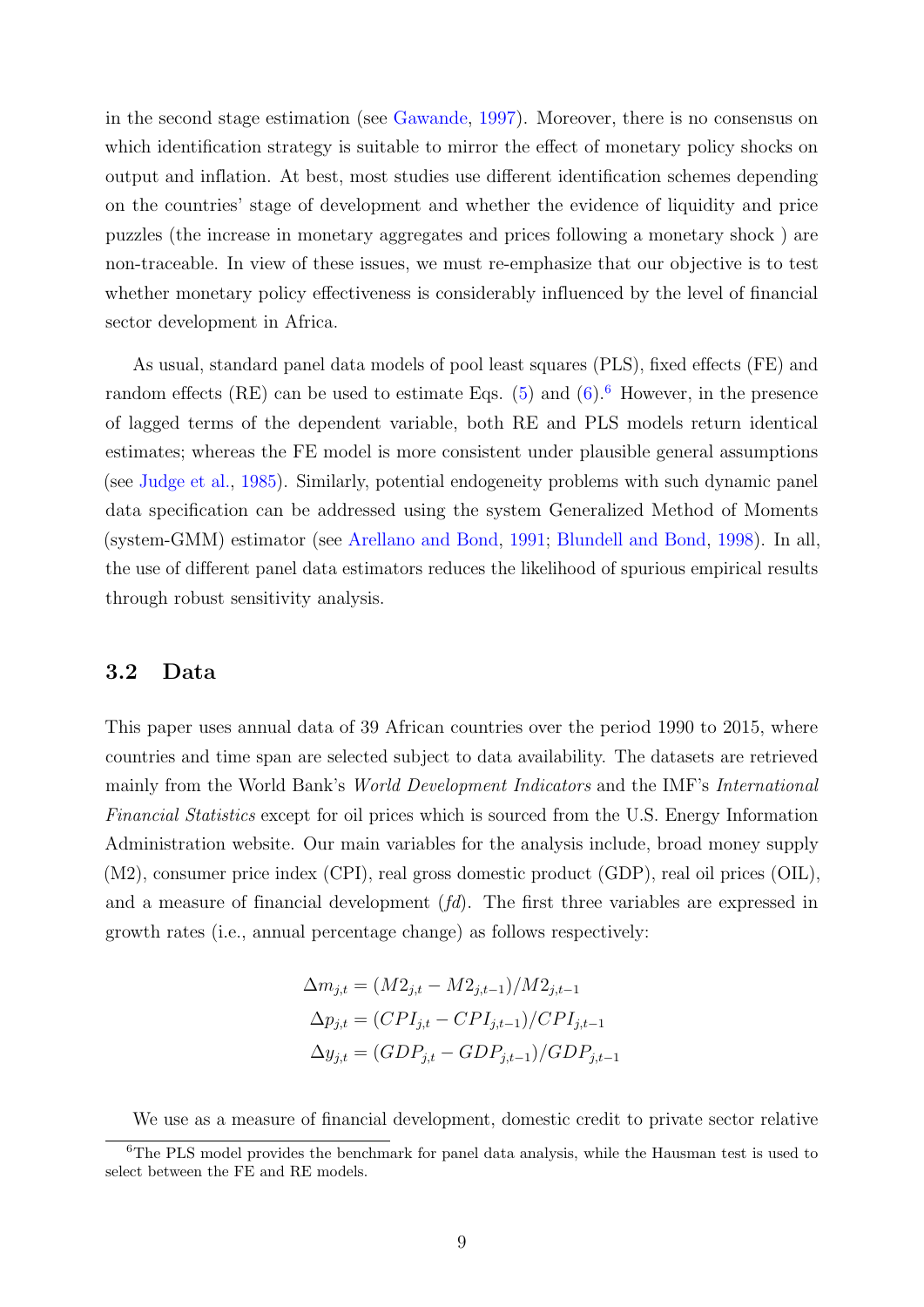to GDP. This measure captures the extend of credit allocation within the financial system as well as the overall depth of financial intermediation. Other plausible candidates in the finance literature for measuring financial development include, liquid liabilities relative to GDP which captures the size of the financial sector, and stock market development indices such as market capitalization relative to GDP. We do not use these measures because the former is correlated with the money growth  $(\Delta m_{it})$ , and the latter because stock markets in African economies are relatively less developed. Lastly, we deflate U.S. dollar oil prices by the U.S. implicit price deflator to obtain the real oil prices.

Table 1 shows the list of the 39 African economies and their country averages over the sample period for each measure of inflation, output growth, money growth and financial development. A quick eye-balling of the information indicate substantial variation across countries for the variables of interest. For instance, the average annual rate of inflation ranged from a minimum of 2.694% in Senegal to a maximum of 40.278% in Sudan; while the average annual output growth rate ranged from 0.49% in Burundi to 21.071% in Equatorial Guinea. Also, the annual money growth ranged from 6.607% in the Central African Republic to 46.648% in Guinea Bissau. This sizable differences in the data information points to the possibility that monetary policies may have asymmetric impact on output and prices across countries. That is, the output and price response of an unanticipated monetary policy shock will differ substantially across African countries. Furthermore, the average annual values for the measure of financial development in Table 1, ranged from 3.877% in Sierra Leone to 66.305% in Mauritius, with South Africa following closely with 64.82%. Only three economies namely, Mauritus, South Africa and Tunisia, have above 50% domestic credit contribution to the GDP. Moreover, the panel average of approximately 18% indicate that the level of financial sector development is significantly low, and that considerable differences exist in the financial structure of African economies. Whether these differences in the financial structure and development across African countries exert any significant influence on the effects of monetary policy on output growth and inflation remains an empirical question that this paper hopes to ascertain in the next section.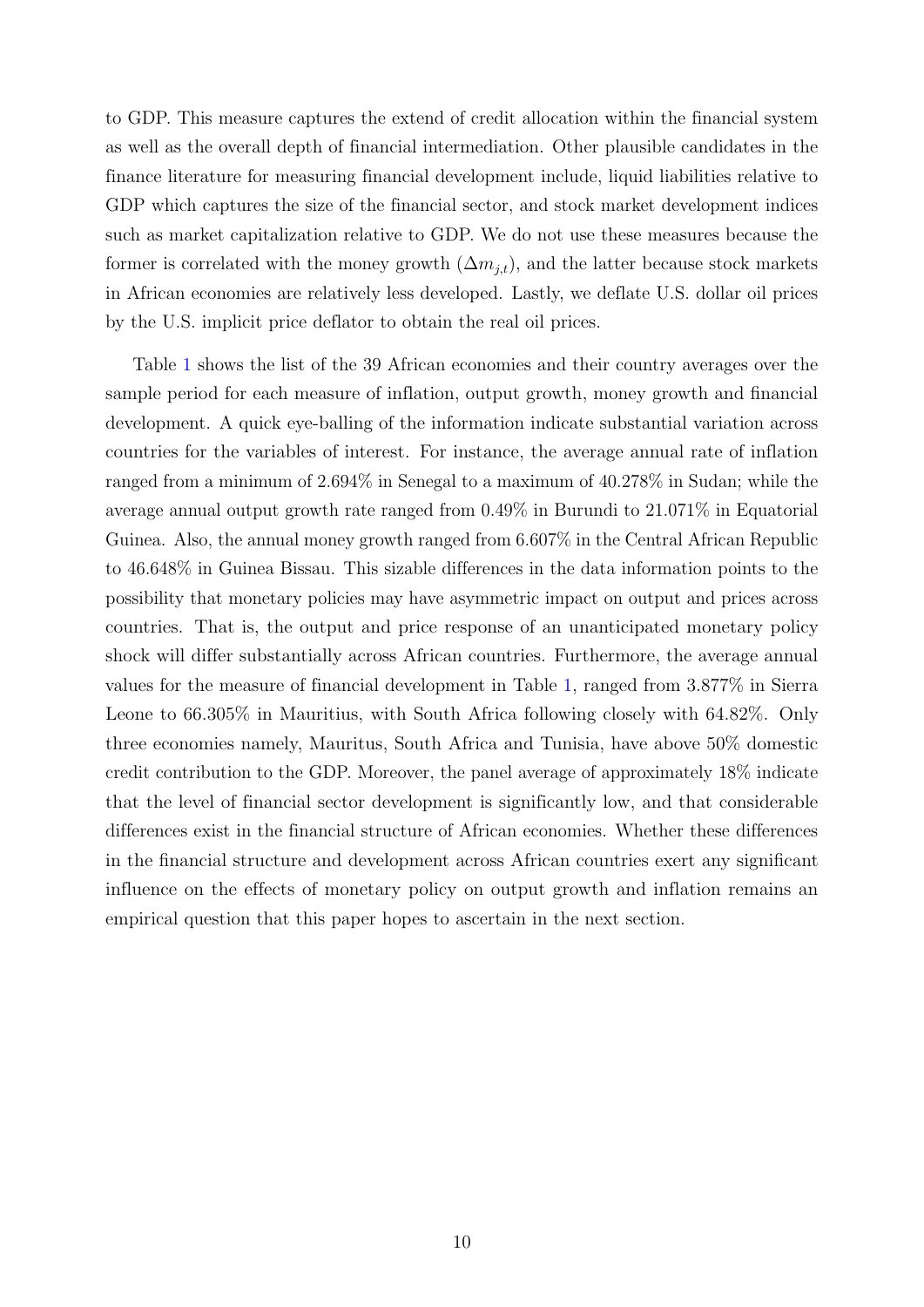| Country                 | $\Delta p$ | $\Delta y$ | $\Delta m$ | fd     |
|-------------------------|------------|------------|------------|--------|
| 1. Algeria              | 9.464      | 2.885      | 16.085     | 13.872 |
| 2. Benin                | 4.414      | 4.520      | 13.105     | 13.771 |
| 3. Botswana             | 8.905      | 4.664      | 16.144     | 19.762 |
| 4. Burkina Faso         | 3.178      | 5.361      | 12.147     | 13.842 |
| 5. Burundi              | 11.448     | 1.225      | 15.639     | 14.790 |
| 6. Cabo Verde           | 3.642      | 7.059      | 13.838     | 37.568 |
| 7. Cameroon             | 3.668      | 2.604      | 7.079      | 11.793 |
| 8. Central African Rep. | 5.627      | 0.490      | 6.607      | 7.1606 |
| 9. Chad                 | 4.241      | 5.969      | 12.351     | 4.494  |
| 10. Congo, Rep.         | 5.155      | 3.188      | 13.275     | 8.191  |
| 11. Cote d'Ivoire       | 3.903      | 2.554      | 9.275      | 17.958 |
| 12. Egypt, Arab Rep.    | 9.178      | 4.224      | 14.043     | 38.244 |
| 13. Equatorial Guinea   | 5.845      | 21.071     | 27.306     | 7.953  |
| 14. Gabon               | 2.928      | 2.455      | 9.069      | 10.533 |
| 15. Gambia, The         | 5.895      | 3.366      | 15.948     | 9.434  |
| 16. Ghana               | 20.527     | 5.490      | 34.369     | 11.451 |
| 17. Guinea-Bissau       | 16.029     | 2.285      | 46.648     | 6.471  |
| 18. Kenya               | 12.688     | 3.612      | 16.876     | 25.339 |
| 19. Lesotho             | 8.286      | 4.162      | 11.978     | 13.998 |
| 20. Madagascar          | 12.415     | 2.372      | 16.706     | 11.477 |
| Malawi<br>21.           | 21.615     | 4.293      | 29.776     | 8.163  |
| 22. Mali                | 3.038      | 4.439      | 11.525     | 13.895 |
| 23. Mauritius           | 6.041      | 4.671      | 12.623     | 66.305 |
| 24. Morocco             | 2.710      | 3.978      | 10.192     | 44.655 |
| 25. Mozambique          | 18.782     | 7.467      | 29.832     | 15.156 |
| 26.<br>Niger            | 2.975      | 3.601      | 9.816      | 8.238  |
| Nigeria<br>27.          | 18.886     | 5.651      | 27.389     | 14.908 |
| 28. Rwanda              | 7.434      | 5.519      | 16.254     | 11.471 |
| 29. Senegal             | 2.694      | 3.535      | 9.716      | 21.919 |
| 30. Seychelles          | 5.063      | 3.817      | 12.019     | 17.992 |
| 31. Sierra Leone        | 21.420     | 2.822      | 27.908     | 3.877  |
| 32. South Africa        | 7.364      | 2.446      | 12.656     | 64.820 |
| 33. Sudan               | 40.278     | 4.966      | 40.445     | 6.607  |
| 34. Swaziland           | 8.092      | 3.886      | 12.598     | 16.865 |
| Tanzania<br>35.         | 13.598     | 5.319      | 22.753     | 9.269  |
| Togo<br>36.             | 4.357      | 2.773      | 9.551      | 21.001 |
| Tunisia<br>37.          | 4.222      | 4.105      | 9.7928     | 57.795 |
| 38. Uganda              | 10.330     | 6.652      | 24.841     | 8.422  |
| 39. Zambia              | 37.739     | 4.517      | 36.106     | 8.267  |
| Panel                   | 10.105     | 4.462      | 17.802     | 18.403 |

Table 1: Sample means (1990-2015)

Note:  $\Delta p$  is the CPI inflation rate (%),  $\Delta y$  is the real growth rate of GDP (%),  $\Delta m$ is the growth rate of M2  $(\%)$ ,  $fd$  is the domestic credit to private sector by banks as a fraction of GDP.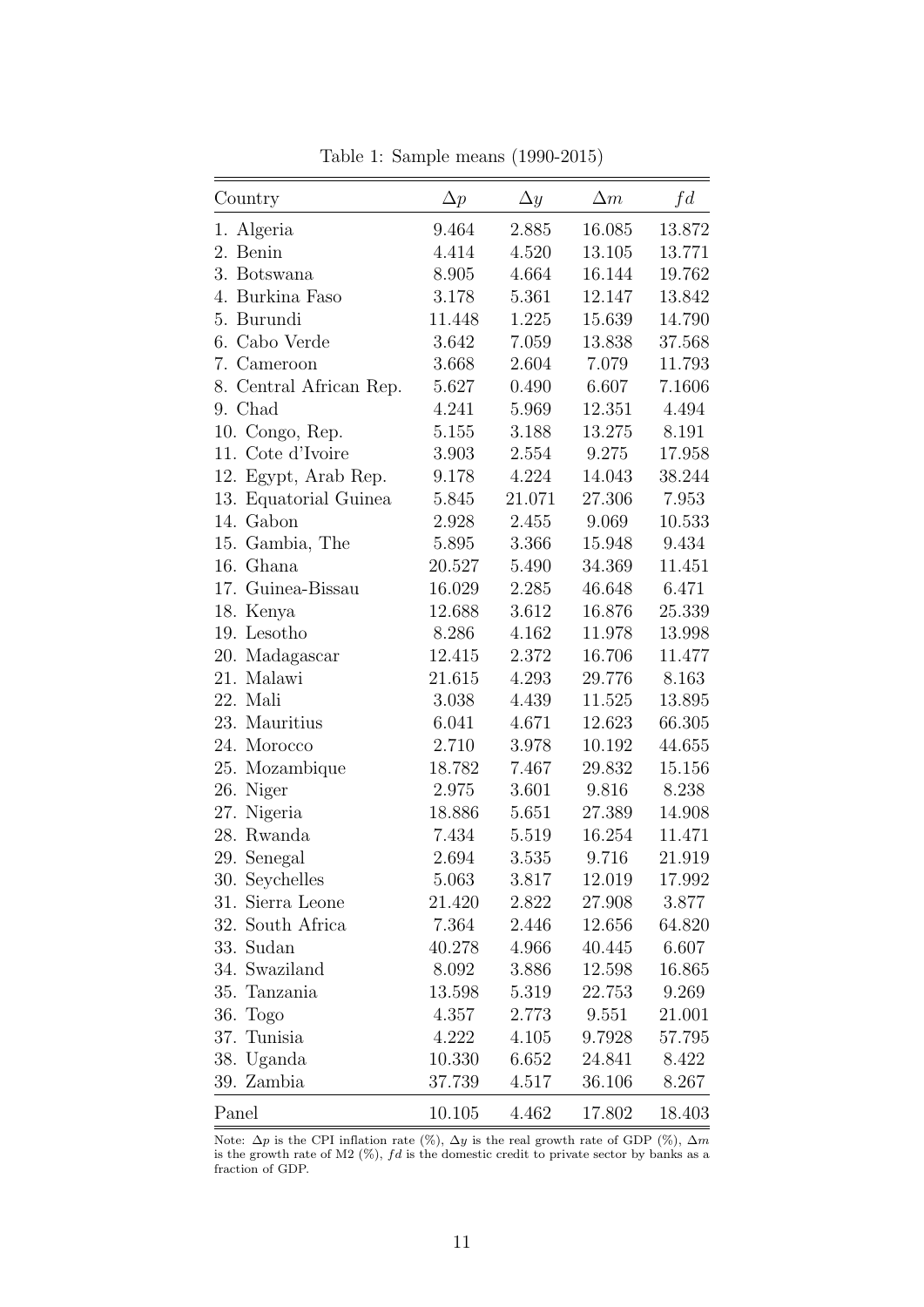# 4 Estimation Results

#### 4.1 Main results

As a starting point, we follow previous literature (e.g. Karras, 1999) and include only the first lag of output growth and inflation in the output and inflation regressions respectively so as to capture the degree of persistence. Also, we include the first lag of oil price growth in addition to its contemporaneous effect. The rationale is to have a parsimonious model while reducing possible overparametization as we experiment with different lag structure of money growth and its interaction with financial development. Before incorporating the possible effect of financial development, we consider the baseline results for Eqs. (1) and (2) which is presented in Table 2 with the output growth and inflation regressions reported in Columns  $(1) - (5)$  and Columns  $(6) - (10)$  respectively.<sup>7</sup>

From Table 2, both output growth and inflation show considerable degree of persistence as indicated by the statistically significant positive  $AR(1)$  terms in all regressions. For the oil price growth, both its contemporaneous and first lagged effect have a positive and negative impact on output growth and inflation respectively, although there are differences in terms of statistically significance. The contemporaneous effect of oil price growth is statistically significant for all output growth regressions while its lag is only significant for regressions in Columns  $(1) - (3)$ . The reverse scenario holds for the inflation regressions as the contemporaneous effect is significant only in Columns  $(1) - (3)$  whereas its lag is significant across all regressions.

As for the impact of money growth, its contemporaneous effect is positive across both output growth and inflation regressions and is also statistically significant except in Column (5) of the output growth regression when up to its fourth lag is included. This implies that an expansion in money supply will cause an increase in output growth and inflation. Further inclusion of additional lags for money growth up to its fourth in a stepwise manner show that their impacts are mostly positive in both output growth and inflation regressions. However, statistical significant is observed for only the first two lags of money growth in Columns (7) and (8) for the inflation regressions, and none for the output growth regressions. At this point, It is important to emphasize that our interest is not in the individual effects of both the contemporaneous and different lags of money growth, but rather in its cumulative impact which would indicate the overall strength of the variable, and monetary policy in particular. In other words, the emphasis is on the magnitude and statistical significance

<sup>7</sup>Through out this paper, we report empirical estimations using the FE model as the system-GMM which controls for possible endogeneity issues does not alter the empirical results. However, the results are available on request from the authors.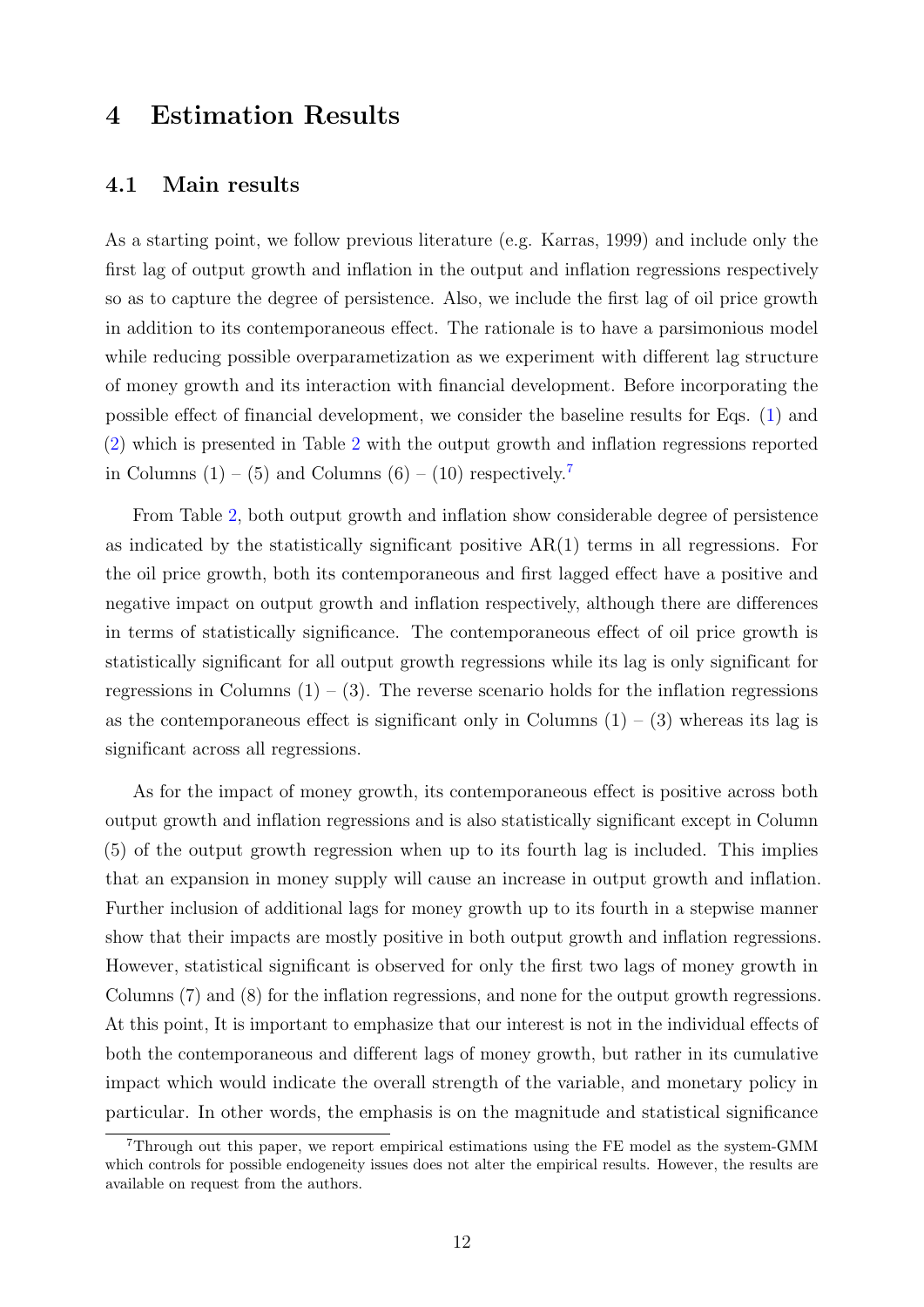| Dependent variable: real output growth $\Delta y_t$ |             |                  |             |             |            |                           | Dependent variable: inflation rate $\Delta p_t$ |             |             |             |             |
|-----------------------------------------------------|-------------|------------------|-------------|-------------|------------|---------------------------|-------------------------------------------------|-------------|-------------|-------------|-------------|
| Variables                                           | (1)         | (2)              | (3)         | (4)         | (5)        | Variables                 | (6)                                             | (7)         | (8)         | (9)         | (10)        |
| $\Delta y_{t-1}$                                    | $0.206**$   | $0.204**$        | $0.197**$   | $0.205**$   | $0.207**$  | $\Delta p_{t-1}$          | $0.582^{***}\,$                                 | $0.531***$  | $0.499***$  | $0.467***$  | $0.372***$  |
|                                                     | (2.446)     | (2.438)          | (2.534)     | (2.592)     | (2.380)    |                           | (16.258)                                        | (17.132)    | (14.734)    | (13.807)    | (6.146)     |
| $\Delta oil_t$                                      | $0.0222***$ | $0.0225^{***}\,$ | $0.0210***$ | $0.0193***$ | $0.0165**$ | $\Delta oil_t$            | $-0.0242*$                                      | $-0.0252*$  | $-0.0218*$  | $-0.0184$   | $-0.0174$   |
|                                                     | (3.499)     | (3.526)          | (3.442)     | (3.015)     | (2.565)    |                           | $(-1.894)$                                      | $(-1.944)$  | $(-1.695)$  | $(-1.495)$  | $(-1.489)$  |
| $\Delta oil_{t-1}$                                  | $0.0202**$  | $0.0199**$       | $0.0224**$  | 0.0209      | 0.0173     | $\Delta oil_{t-1}$        | $-0.0208*$                                      | $-0.0275**$ | $-0.0319**$ | $-0.0269**$ | $-0.0262**$ |
|                                                     | (2.293)     | (2.321)          | (2.341)     | (1.621)     | (1.411)    |                           | $(-1.832)$                                      | $(-2.316)$  | $(-2.477)$  | $(-2.208)$  | $(-2.193)$  |
| $\Delta m_t$                                        | $0.0382**$  | $0.0388**$       | $0.0371*$   | $0.0423*$   | 0.0350     | $\Delta m_t$              | $0.203***$                                      | $0.223***$  | $0.213***$  | $0.175***$  | $0.178***$  |
|                                                     | (2.204)     | (2.155)          | (1.873)     | (1.969)     | (1.521)    |                           | (4.956)                                         | (5.641)     | (6.268)     | (5.839)     | (5.617)     |
| $\Delta m_{t-1}$                                    |             | 0.00849          | 0.00344     | 0.000703    | 0.00489    | $\Delta m_{t-1}$          |                                                 | $0.0844***$ | $0.0745*$   | 0.0579      | 0.0549      |
|                                                     |             | (1.015)          | (0.190)     | (0.036)     | (0.201)    |                           |                                                 | (4.382)     | (1.799)     | (1.540)     | (1.459)     |
| $\Delta m_{t-2}$                                    |             |                  | 0.0113      | 0.0462      | 0.0457     | $\Delta m_{t-2}$          |                                                 |             | $0.0305***$ | 0.0189      | 0.0241      |
|                                                     |             |                  | (0.552)     | (1.106)     | (0.977)    |                           |                                                 |             | (3.406)     | (0.780)     | (1.044)     |
| $\Delta m_{t-3}$                                    |             |                  |             | 0.0224      | 0.0346     | $\Delta m_{t-3}$          |                                                 |             |             | 0.0115      | 0.0412      |
|                                                     |             |                  |             | (1.150)     | (1.231)    |                           |                                                 |             |             | (0.923)     | (1.620)     |
| $\Delta m_{t-4}$                                    |             |                  |             |             | $-0.0180$  | $\Delta m_{t-4}$          |                                                 |             |             |             | 0.000641    |
|                                                     |             |                  |             |             | $(-0.664)$ |                           |                                                 |             |             |             | (0.038)     |
| Constant                                            | $2.714***$  | $2.560***$       | $2.543***$  | 1.547       | 1.856      | Constant                  | 0.544                                           | $-0.757$    | $-0.762$    | 0.255       | 0.323       |
|                                                     | (5.305)     | (3.998)          | (2.852)     | (0.969)     | (1.179)    |                           | (0.654)                                         | $(-0.693)$  | $(-0.567)$  | (0.185)     | (0.174)     |
| $\sum_{i=0}^{S} \vartheta_i^m$                      | $0.0382***$ | 0.0473           | 0.0518      | 0.1117      | 0.1021     | $\sum_{i=0}^{S} \phi_i^m$ | $0.203***$                                      | $0.3069***$ | $0.3175***$ | $0.2634***$ | $0.2989***$ |
|                                                     | (2.204)     | (2.089)          | (1.500)     | (1.618)     | (1.481)    |                           | (4.956)                                         | (5.414)     | (4.338)     | (3.356)     | (2.965)     |
| $\cal N$                                            | 975         | 975              | 936         | 897         | 858        | N                         | 975                                             | 975         | 936         | 897         | 858         |
| adj. $R^2$                                          | 0.056       | 0.056            | 0.053       | 0.070       | 0.067      | adj. $R^2$                | 0.511                                           | 0.528       | 0.504       | 0.441       | 0.345       |

Table 2: Financial Development and monetary policy effectiveness in Africa: baseline results

Note:  $\sum_{i=0}^{S} \vartheta$ Note:  $\sum_{i=0}^{S} \vartheta_i^m$  is the sum of the money growth coefficients  $(\Delta m_t s)$  in the output equation,  $\sum_{i=0}^{S} \varphi_i^m$  is the sum of the money growth coefficients  $(\Delta m_t s)$  in the inflation equation. with their F-statist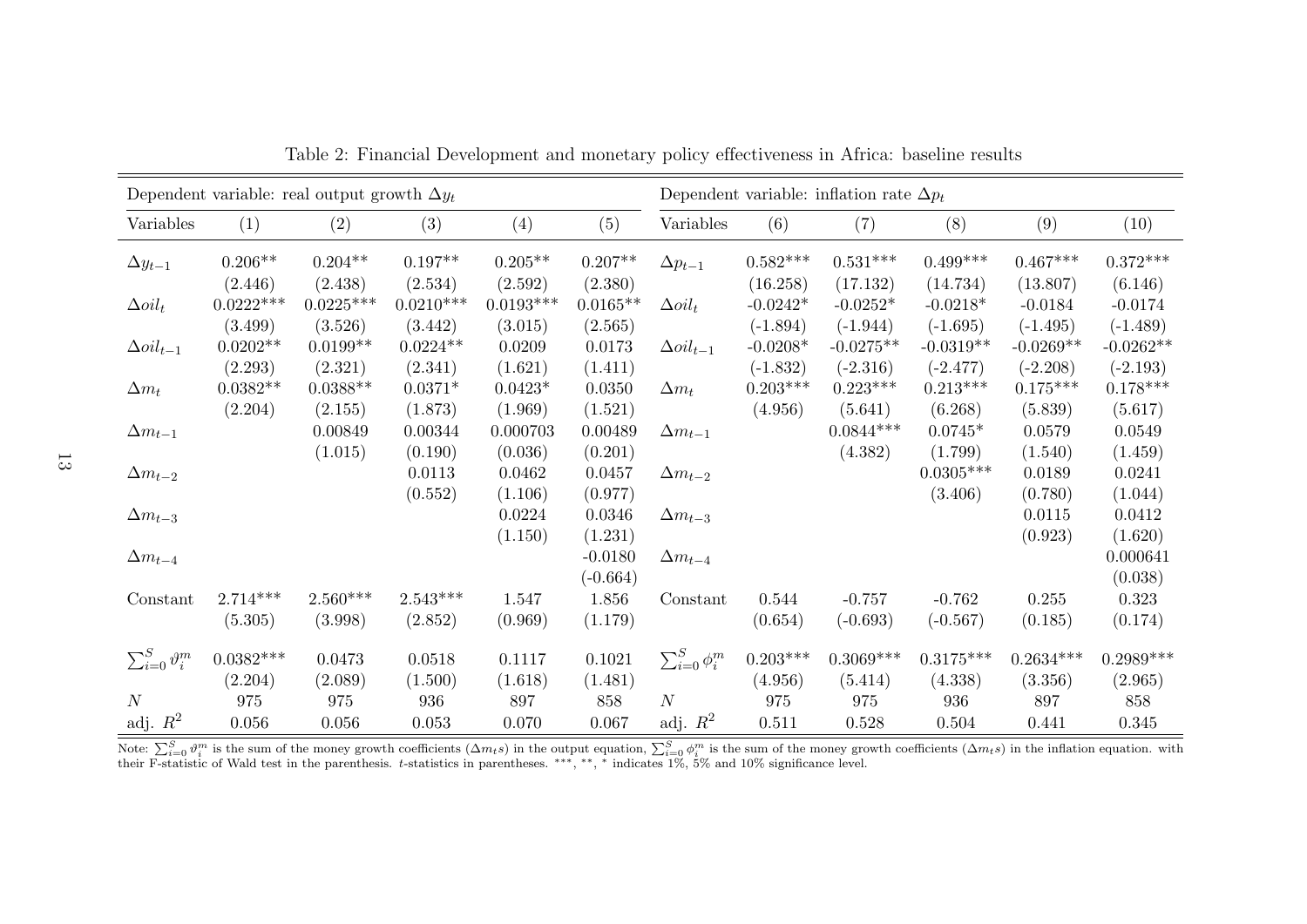of the sum of money growth coefficients  $(\sum_{i=0}^S \vartheta_i^m, \sum_{i=0}^S \phi_i^m)$ . For the output regressions, the cumulative impact of money growth is positive with the only statistical significance observed in Column (1) where it corresponds to the contemporaneous money growth, and with approximately  $4\%$  impact on output growth. The absence of statistical significance for the sum of the estimated money growth coefficients in Columns  $(2) - (5)$  is consistent with money neutrality in the long-run. Turning to the inflation regressions, the cumulative impact of money growth is positive and statistically significant across regressions in Columns  $(6) - (10)$ . Moreover, the magnitude of the sum for the money growth coefficients are higher than those obtained in the output growth regressions, as an expansion in money supply is associated with higher inflation.

| Dependent variable: real output growth $\Delta y_t$ |            |             |            | Dependent variable: inflation rate $\Delta p_t$ |             |                     |                        |  |  |
|-----------------------------------------------------|------------|-------------|------------|-------------------------------------------------|-------------|---------------------|------------------------|--|--|
| Variables                                           | (1)        | (2)         | (3)        | Variables                                       | (4)         | (5)                 | (6)                    |  |  |
| $\Delta y_{t-1}$                                    | $0.205***$ | $0.203**$   | $0.199**$  | $\Delta p_{t-1}$                                | $0.564***$  | $0.522^{***}\,$     | $0.483^{\ast\ast\ast}$ |  |  |
|                                                     | (2.436)    | (2.464)     | (2.574)    |                                                 | (16.333)    | (17.512)            | (13.564)               |  |  |
| $\Delta oil_t$                                      | $0.022***$ | $0.023***$  | $0.021***$ | $\Delta oil_t$                                  | $-0.026*$   | $-0.026*$           | $-0.023*$              |  |  |
|                                                     | (3.508)    | (3.552)     | (3.457)    |                                                 | $(-1.996)$  | $(-2.018)$          | $(-1.783)$             |  |  |
| $\Delta oil_{t-1}$                                  | $0.020**$  | $0.019**$   | $0.023**$  | $\Delta oil_{t-1}$                              | $-0.020*$   | $-0.027^{\ast\ast}$ | $-0.032**$             |  |  |
|                                                     | (2.279)    | (2.259)     | (2.245)    |                                                 | $(-1.772)$  | $(-2.248)$          | $(-2.514)$             |  |  |
| $\Delta m_t$                                        | $0.029*$   | $\,0.036\,$ | $0.028\,$  | $\Delta m_t$                                    | $0.260**$   | $0.301^{\ast\ast}$  | $0.287^{\ast\ast}$     |  |  |
|                                                     | (1.798)    | (1.673)     | (0.993)    |                                                 | (4.677)     | (5.804)             | (5.721)                |  |  |
| $\Delta m_{t-1}$                                    |            | $-0.005$    | $-0.019$   | $\Delta m_{t-1}$                                |             | 0.037               | 0.068                  |  |  |
|                                                     |            | $(-0.148)$  | $(-0.808)$ |                                                 |             | (0.784)             | (1.262)                |  |  |
| $\Delta m_{t-2}$                                    |            |             | 0.059      | $\Delta m_{t-2}$                                |             |                     | $-0.004$               |  |  |
|                                                     |            |             | (1.142)    |                                                 |             |                     | $(-0.155)$             |  |  |
| $\Delta m_t f d_t$                                  | 0.001      | 0.001       | 0.001      | $\Delta m_t f d_t$                              | $-0.006***$ | $-0.008***$         | $-0.008***$            |  |  |
|                                                     | (0.897)    | (0.410)     | (0.565)    |                                                 | $(-2.784)$  | $(-3.905)$          | $(-3.119)$             |  |  |
| $\Delta m_{t-1} f d_{t-1}$                          |            | 0.001       | 0.001      | $\Delta m_{t-1} f d_{t-1}$                      |             | 0.003               | $0.002\,$              |  |  |
|                                                     |            | (0.585)     | (1.417)    |                                                 |             | (1.593)             | (0.667)                |  |  |
| $\Delta m_{t-2} f d_{t-2}$                          |            |             | $-0.003$   | $\Delta m_{t-2} f d_{t-2}$                      |             |                     | 0.002                  |  |  |
|                                                     |            |             | $(-1.332)$ |                                                 |             |                     | (1.496)                |  |  |
| Constant                                            | $2.613***$ | $2.445***$  | $2.348***$ | Constant                                        | $1.311*$    | $-0.006$            | $-0.136$               |  |  |
|                                                     | (4.460)    | (3.423)     | (2.714)    |                                                 | (1.818)     | $(-0.007)$          | $(-0.118)$             |  |  |
| $\sum_{i=0}^{S} \vartheta_i^m$                      | $0.029*$   | 0.031       | 0.067      | $\sum_{i=0}^{S} \phi_i^m$                       | $0.260**$   | $0.338***$          | $0.351***$             |  |  |
|                                                     | (1.798)    | (1.149)     | (1.214)    |                                                 | (4.677)     | (3.761)             | (3.662)                |  |  |
| $\sum_{i=0}^{S} \vartheta_{i}^{fm}$                 | 0.001      | 0.002       | $-0.0003$  | $\sum_{i=0}^{S} \phi_i^{fm}$                    | $-0.006***$ | $-0.005$            | $-0.004$               |  |  |
|                                                     | (0.897)    | (1.382)     | $(-0.184)$ |                                                 | $(-2.784)$  | $(-1.490)$          | $(-1.264)$             |  |  |
| N                                                   | 975        | 975         | 936        | N                                               | 975         | 975                 | 936                    |  |  |
| adj. $R^2$                                          | $0.056\,$  | 0.055       | 0.058      | adj. $R^2$                                      | $0.515\,$   | 0.534               | 0.510                  |  |  |

Table 3: Financial development and monetary policy effectiveness in Africa: main results

Note:  $\sum_{i=0}^{S} \vartheta_i^m$  and  $\sum_{i=0}^{S} \varphi_i^m$  are the sum of the money growth coefficients  $(\Delta m_t s)$  in the output and inflation equation respectively;  $\sum_{i=0}^{S} \vartheta_i^{fm}$  and  $\sum_{i=0}^{S} \varphi_i^{fm}$  are the sum of the coefficients of the interaction terms  $(fd_t\Delta m_ts)$  in the output and inflation equation respectively with their F-statistic of Wald test in the parenthesis. t-statistics in parentheses. ∗∗∗, ∗∗, <sup>∗</sup> indicates 1%, 5% and 10% significance level.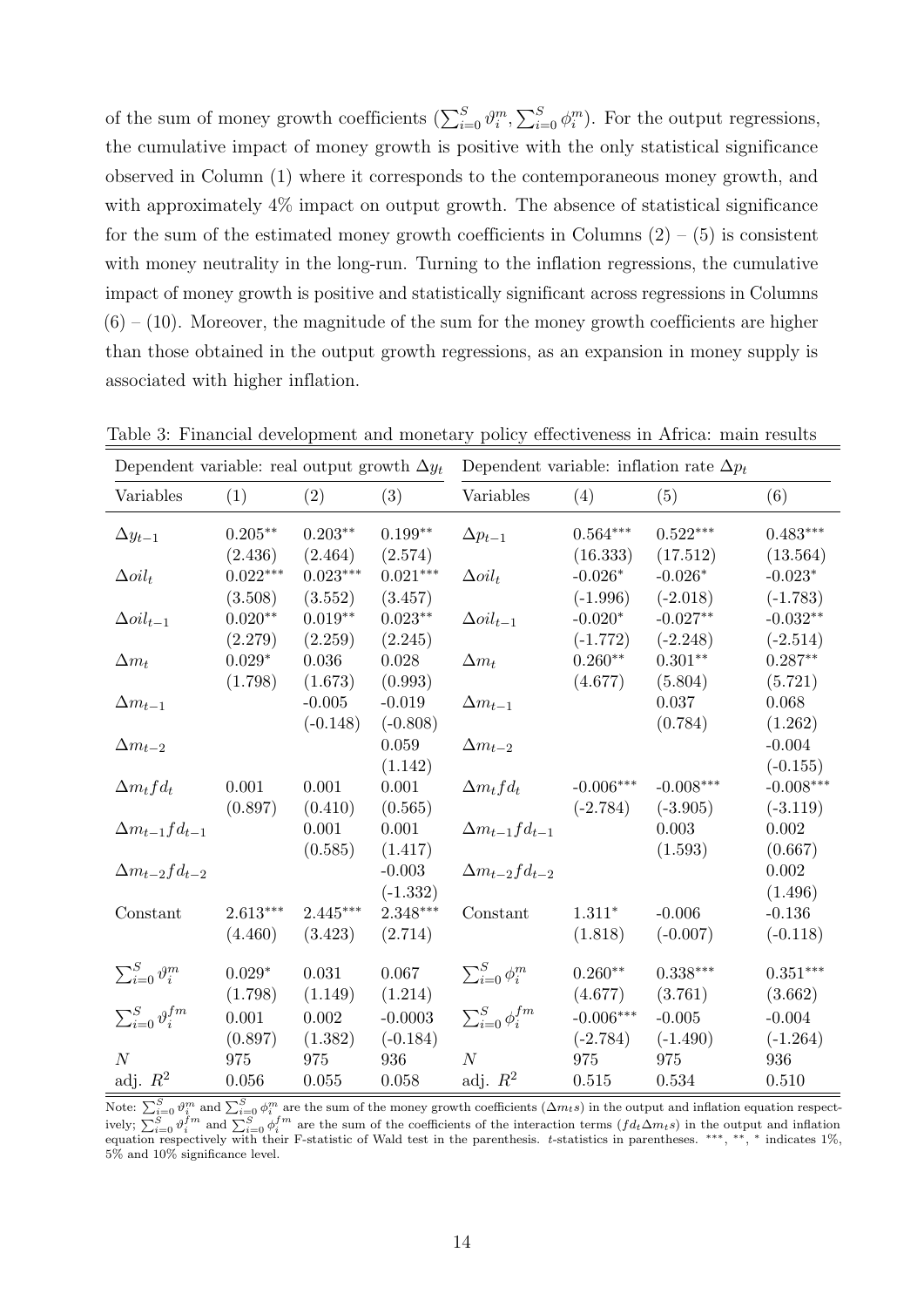Following the above baseline regressions, we introduce the effect of financial development as explicitly captured in Eqs.  $(5)$  and  $(6)$  in order to assess quantitatively its importance for monetary policy effectiveness in Africa. In the estimations that follow, we report results for only the first two lags of money growth and its interaction term with financial development which are presented in Table  $3$  for both the output growth and inflation regressions.<sup>8</sup> As shown, the introduction of financial development does not change significantly the results presented above in Table 2. Both AR(1) terms of output growth and inflation still show considerable degree of persistence. Oil price growth and its lag have significantly positive and negative impact on output growth and inflation respectively. As for money growth, the sum of its coefficients  $(\sum_{i=0}^S \vartheta_i^m, \sum_{i=0}^S \varphi_i^m)$  is positive with strong significant effect in the inflation regressions than for output growth of which only its contemporaneous effect is statistically significant in Column (1). Thus, the sign, significance and size of the sum of the money growth coefficients does not differ significantly from the results presented in Table 2 despite the introduction of financial development. On the sum of the coefficients of the interaction terms  $(\sum_{i=0}^{S} \vartheta_i^{fm})$  $i^{fm}, \sum_{i=0}^{S} \phi_i^{fm}$  $i^{m}$ ) which is the main interest of this paper, Table 3 show that it is positive and not statistically different from zero for all the output growth regressions in Columns  $(1) - (3)$ . Moreover, the magnitude of these coefficients indicate a negligible impact. Meanwhile, the sum of these coefficients are negative across all inflation regressions with statistical significance observed only when their contemporaneous term is considered in Column (4). Elsewhere in Columns (5) and (6), these coefficients are not significant. The upshot of these results is that the impact of financial development on monetary policy effectiveness in Africa is very weak. In addition, the explanatory power of these model estimations as indicated by the adjusted  $R^2$  values in Tables 2 and 3 are considerably higher in all the inflation regressions whereas those of the output growth regressions are very low which suggest the importance of other factors in the determination of output growth.

### 4.2 Robustness checks

#### 4.2.1 Robustness to long-term averages

Our first sensitivity analysis involves varying the data frequency to address possible longterm business cycle effects often associated with annual data over a long time dimension in panel regression analysis. Thus, we re-estimate the output growth and inflation regressions using a three-year non-overlapping panel averages for each variables. Consequently, the sample is split into eight non-overlapping three-year periods which are 1990-1992, 1993-1995,

<sup>8</sup>The inclusion of further lags beyond two does not alter the results obtained.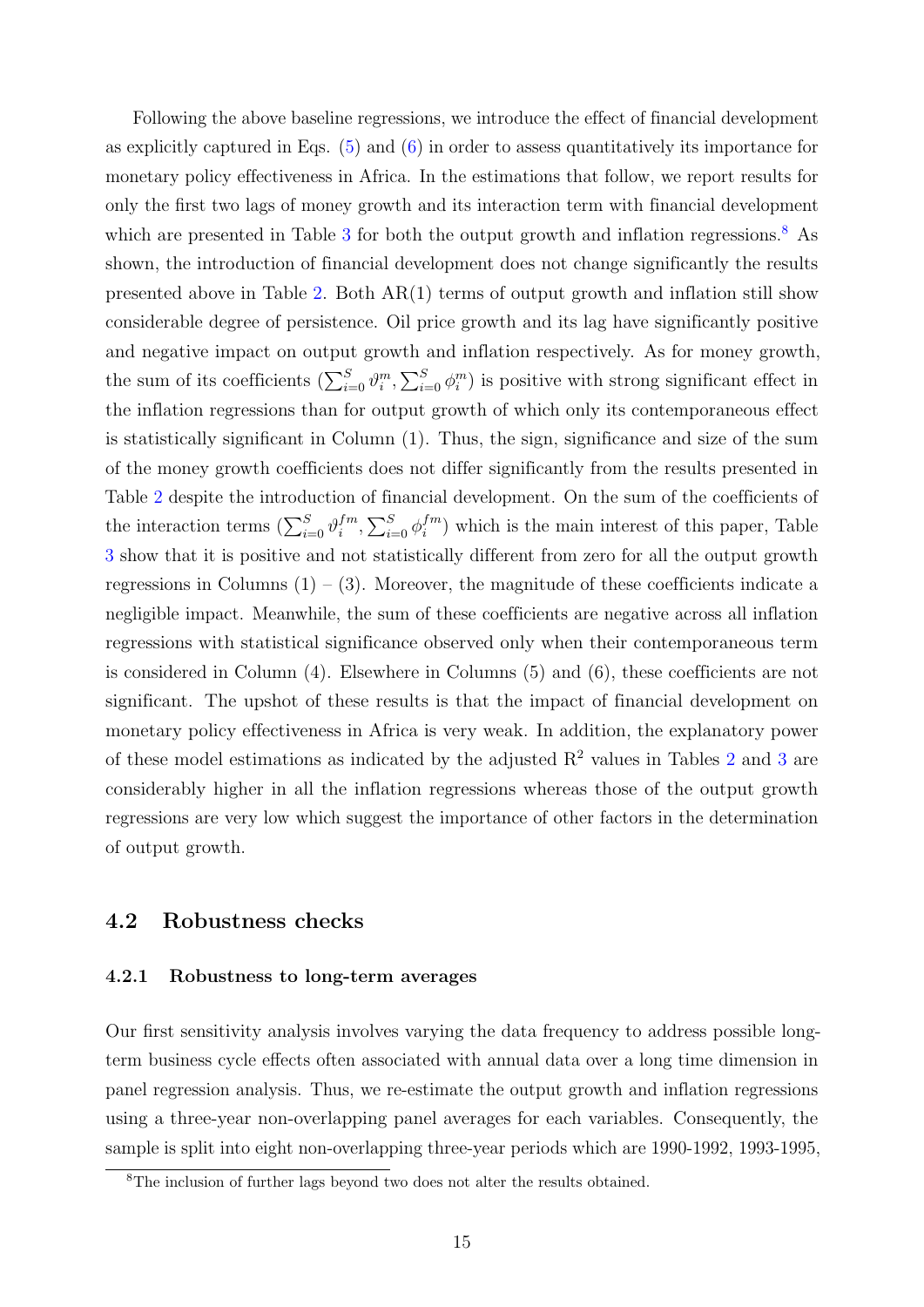| Dependent variable: real output growth $\Delta y_t$ |                       |                       |                       | Dependent variable: inflation rate $\Delta p_t$ |                       |                       |                       |  |  |
|-----------------------------------------------------|-----------------------|-----------------------|-----------------------|-------------------------------------------------|-----------------------|-----------------------|-----------------------|--|--|
| Variables                                           | (1)                   | (2)                   | (3)                   | Variables                                       | (4)                   | (5)                   | (6)                   |  |  |
| $\Delta y_{t-1}$                                    | $0.257***$<br>(3.762) | $0.260***$<br>(3.593) | $0.258***$<br>(2.774) | $\Delta p_{t-1}$                                | $0.276***$<br>(3.905) | $0.311***$<br>(3.180) | $0.202***$<br>(3.688) |  |  |
| $\Delta oil_t$                                      | $0.045***$            | $0.045***$            | 0.009                 | $\Delta oil_t$                                  | $-0.125***$           | $-0.119***$           | $-0.009$              |  |  |
|                                                     | (2.958)               | (2.944)               | (0.404)               |                                                 | $(-3.730)$            | $(-3.477)$            | $(-0.399)$            |  |  |
| $\Delta oil_{t-1}$                                  | $-0.019$              | $-0.008$              | $-0.026$              | $\Delta oil_{t-1}$                              | $-0.036$              | $-0.037$              | 0.033                 |  |  |
|                                                     | $(-0.451)$            | $(-0.212)$            | $(-0.584)$            |                                                 | $(-0.674)$            | $(-0.724)$            | (0.944)               |  |  |
| $\Delta m_t$                                        | 0.039                 | 0.002                 | 0.159                 | $\Delta m_t$                                    | $0.550***$            | $0.607***$            | $0.164***$            |  |  |
|                                                     | (1.140)               | (0.057)               | (1.480)               |                                                 | (4.773)               | (5.339)               | (3.196)               |  |  |
| $\Delta m_{t-1}$                                    |                       | $0.081*$              | $0.186*$              | $\Delta m_{t-1}$                                |                       | $-0.165$              | $-0.022$              |  |  |
|                                                     |                       | (1.783)               | (1.958)               |                                                 |                       | $(-1.613)$            | $(-0.408)$            |  |  |
| $\Delta m_{t-2}$                                    |                       |                       | $-0.168$              | $\Delta m_{t-2}$                                |                       |                       | 0.037                 |  |  |
|                                                     |                       |                       | $(-1.464)$            |                                                 |                       |                       | (0.527)               |  |  |
| $\Delta m_t f d_t$                                  | 0.001                 | 0.003                 | $-0.002$              | $\Delta m_t f d_t$                              | $-0.013***$           | $-0.017***$           | $-0.005**$            |  |  |
|                                                     | (0.775)               | (1.154)               | $(-1.260)$            |                                                 | $(-2.962)$            | $(-3.822)$            | $(-2.655)$            |  |  |
| $\Delta m_{t-1} f d_{t-1}$                          |                       | $-0.004$              | $-0.004$              | $\Delta m_{t-1} f d_{t-1}$                      |                       | $0.012**$             | $0.005*$              |  |  |
|                                                     |                       | $(-1.586)$            | $(-1.517)$            |                                                 |                       | (2.670)               | (1.822)               |  |  |
| $\Delta m_{t-2} f d_{t-2}$                          |                       |                       | 0.004                 | $\Delta m_{t-2} f d_{t-2}$                      |                       |                       | 0.001                 |  |  |
|                                                     |                       |                       | (1.018)               |                                                 |                       |                       | (0.362)               |  |  |
| Constant                                            | $2.384***$            | $1.939*$              | $1.915\,$             | Constant                                        | 1.130                 | 0.544                 | $1.534*$              |  |  |
|                                                     | (3.166)               | (1.963)               | (1.501)               |                                                 | (0.654)               | (0.304)               | (1.790)               |  |  |
|                                                     |                       |                       |                       |                                                 |                       |                       |                       |  |  |
| $\sum_{i=0}^{S} \vartheta_i^m$                      | 0.039                 | 0.083                 | $0.177*$              | $\sum_{i=0}^{S} \phi_i^m$                       | $0.550^{***}\,$       | $0.442**$             | $0.179**$             |  |  |
|                                                     | (1.140)               | (1.407)               | (1.998)               |                                                 | (4.773)               | (2.631)               | (2.572)               |  |  |
| $\sum_{i=0}^S \vartheta_i^{fm}$                     | 0.001                 | $-0.001$              | $-0.002$              | $\sum_{i=0}^{S} \phi_i^{fm}$                    | $-0.013***$           | $-0.005$              | 0.001                 |  |  |
|                                                     | (0.775)               | (0.426)               | $(-1.036)$            |                                                 | $(-2.962)$            | $(-0.722)$            | (0.228)               |  |  |
| $\overline{N}$                                      | 273                   | 273                   | 234                   | N                                               | 273                   | 273                   | 234                   |  |  |
| adj. $R^2$                                          | 0.079                 | 0.090                 | 0.217                 | adj. $R^2$                                      | 0.499                 | 0.520                 | 0.303                 |  |  |

Table 4: Robustness to long-term panel average (three-year averages)

Note:  $\sum_{i=0}^{S} \vartheta_i^m$  and  $\sum_{i=0}^{S} \varphi_i^m$  are the sum of the money growth coefficients  $(\Delta m_t s)$  in the output and inflation equation respectively;  $\sum_{i=0}^{S} \vartheta_i^{fm}$  and  $\sum_{i=0}^{S} \varphi_i^{fm}$  are the sum of the coefficients of the interaction terms  $(fd_t\Delta m_t s)$  in the output and inflation equation respectively with their F-statistic of Wald test in the pa indicates 1%, 5% and 10% significance level.

1996-1999, 2000-2002, 2003-2005, 2006-2009, 2010-2012, and 2013-2015. The results are presented in Table 4.

As can be seen from Table 4, the sum of the money growth coefficients  $(\sum_{i=0}^{S} \vartheta_i^m, \sum_{i=0}^{S} \varphi_i^m)$ are positive in both output growth and inflation regressions. However, statistical significance is obtained only in Column (3) for the output growth regressions with two lags of money growth with an approximate impact of 18%; while those of the inflation regressions are statistically significant. For the sum of the interaction coefficient terms  $(\sum_{i=0}^{S} \vartheta_i^{fm})$  $\sum_{i=0}^{fm} \phi_i^{fm}$  $\binom{jm}{i},$ the estimates in the output growth regressions are not statistically significant whereas only the contemporaneous effect of the interaction term is significant, negatively signed with 1.3% impact in Column (4). From these results, there is no statistical evidence to show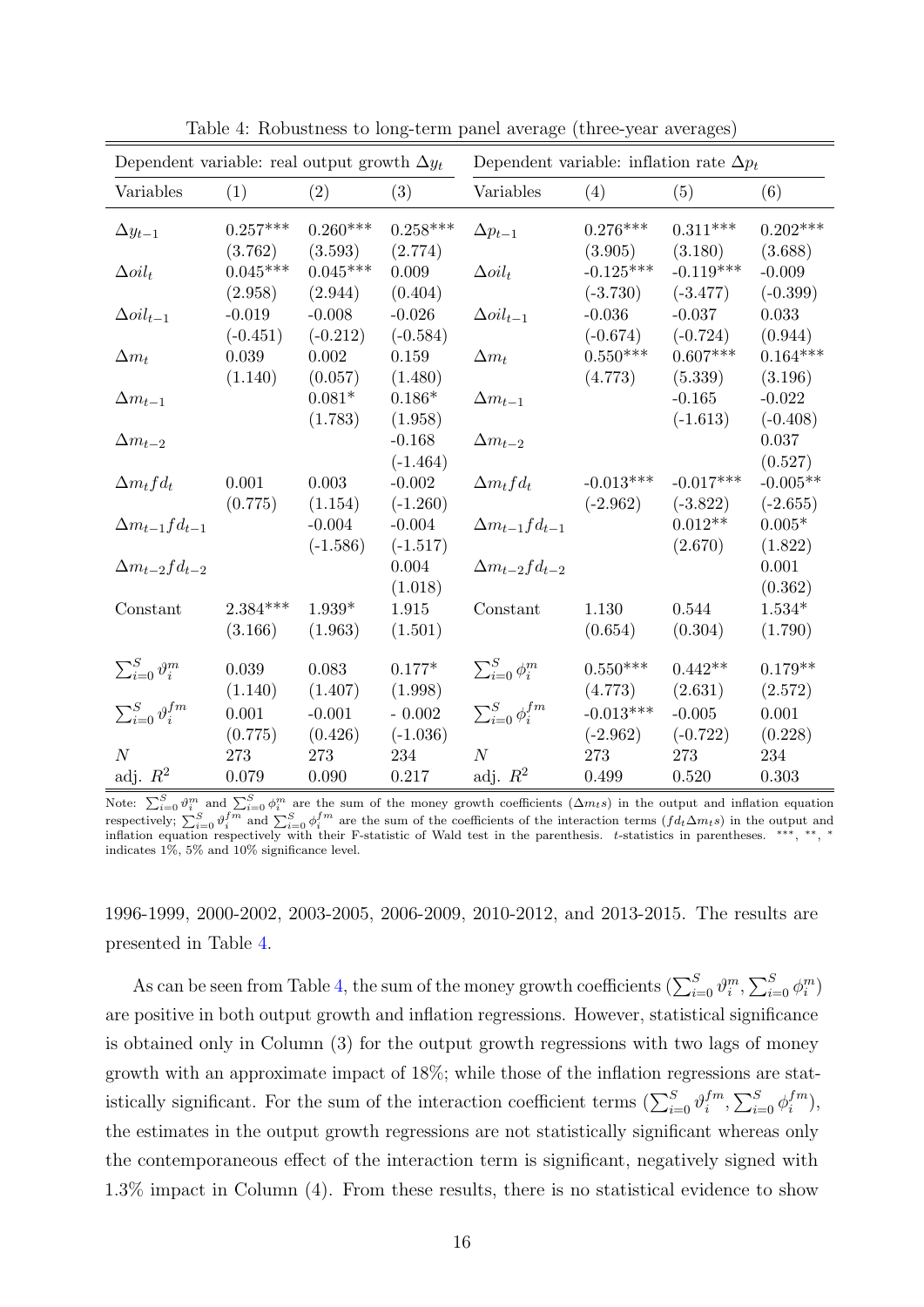that the degree of financial sector development influences the effect of monetary policy on output growth. Meanwhile, there is a negative contemporaneous relationship between financial development and the effects of monetary policy on inflation. This finding of a negative and statistical significant relationship disappears with further inclusion of more lags for the variables of interest. Hence, for the analysis on inflation, the relationship can be considered as being weak. Overall, the results in Table 4 does not differ from the earlier result in Table 3 after accounting for possible long-term business cycle effects.

#### 4.2.2 Robustness across sub-samples

Our sub-samples analysis involves considering a pertinent question of whether the above empirical findings differ considerably across sub-regional groupings of countries in Africa. Thus, we re-estimate the panel regressions for output growth and inflation for countries classified into Central Africa, East Africa (including the Horn of Africa), West Africa, North Africa and Southern Africa. Table 5 and Table 6 presents the empirical result for both output growth and inflation regressions respectively.

A look at Table 5 shows no significant variation between the results across sub-samples and our main result. The sum of money growth coefficients  $(\sum_{i=0}^{S} \vartheta_i^m)$  which captures the strength of monetary policy is not statistically significant across the various regional groups with the exception of Northern Africa in Column (8) with two lags of money growth and Southern Africa in Column (9) with only a single lag. The magnitude of these money growth effect is small and the the variation in the signs of the coefficients suggest possible asymmetric impact of monetary policy across the African regions. As for the sum of the interaction coefficient terms  $(\sum_{i=0}^{S} \vartheta_i^{fm})$  $i^{m}$ , the effect is positive and and statistically significant only for Central Africa in Column (1) and West Africa in Column (5) only when a single lag of money growth is considered. For these two regions, the result implies that financial development can enhance the effectiveness of monetary policy in accelerating output growth albeit in the short-run; whereas, for other regions, such relationship is non-existent. Again, this finding indicate the fact that monetary policy may have asymmetric effect on output because of differences in the financial structure across the regions.

Turning to the effect of monetary growth on inflation, Table 6 show that the sum of the money growth coefficients  $(\sum_{i=0}^{S} \phi_i^m)$  has a positive and statistically significant impact on inflation with the only exception being for Central Africa in Column (2) and North Africa in Column (7). This evidence suggest that an increase in money supply leads considerably to higher inflation across African regions and is therefore consistent with our previous findings for the whole sample. For the sum of the interaction terms coefficients  $(\sum_{i=0}^{S} \phi_i^{fm})$  $\binom{J^m}{i},$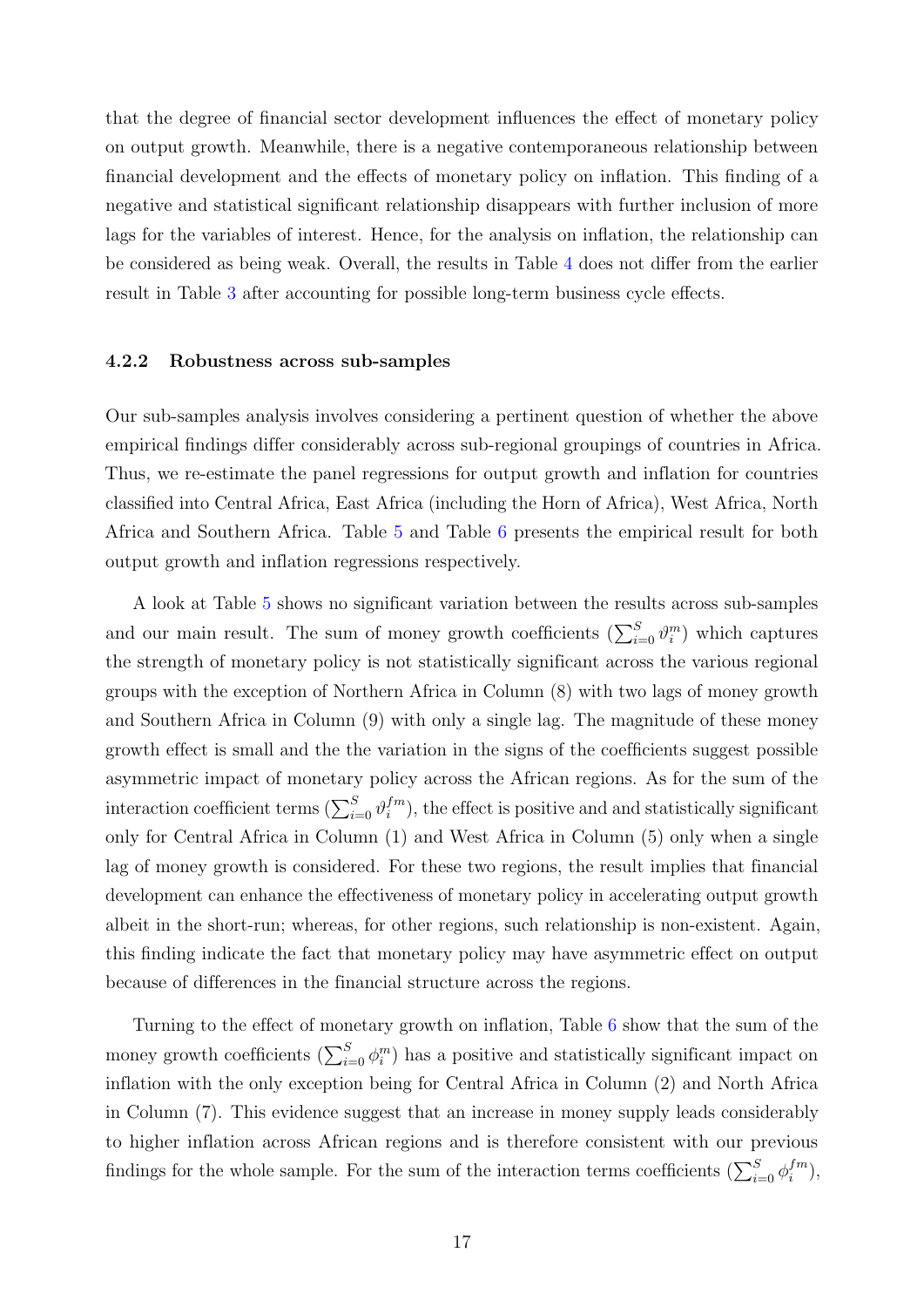|                                   |                  | Central Africa | East Africa |            |            | West Africa |                        | North Africa | Southern Africa        |            |
|-----------------------------------|------------------|----------------|-------------|------------|------------|-------------|------------------------|--------------|------------------------|------------|
|                                   | (1)              | (2)            | (3)         | (4)        | (5)        | (6)         | (7)                    | (8)          | (9)                    | (10)       |
| $\Delta y_{t-1}$                  | $0.3081^{***}\;$ | $0.2845***$    | 0.0618      | 0.0588     | 0.0994     | 0.1100      | $-0.1037$              | $-0.1033$    | $-0.1041$              | $-0.1316*$ |
|                                   | (5.957)          | (7.775)        | (0.901)     | (0.910)    | (1.580)    | (1.656)     | $(-0.347)$             | $(-0.287)$   | $(-1.758)$             | $(-2.069)$ |
| $\Delta oil_t$                    | $-0.00757$       | $-0.0231$      | $0.0252*$   | $0.0193*$  | $0.0253*$  | $0.0246*$   | $0.0179**$             | $0.0153***$  | $0.0342**$             | $0.0353**$ |
|                                   | $(-0.382)$       | $(-1.427)$     | (2.306)     | (2.286)    | (1.858)    | (1.864)     | (4.197)                | (8.248)      | (2.566)                | (2.539)    |
| $\Delta oil_{t-1}$                | 0.0776           | 0.0694         | $0.0297*$   | $0.0351*$  | 0.00771    | 0.0056      | 0.0142                 | 0.0105       | 0.0060                 | 0.0062     |
|                                   | (1.219)          | (1.705)        | (2.045)     | (2.222)    | (0.754)    | (0.642)     | (1.264)                | (0.944)      | (0.513)                | (0.526)    |
| $\Delta m_t$                      | $-0.0726$        | $-0.0107$      | 0.1906      | 0.2096     | 0.0251     | 0.0396      | 0.0073                 | $-0.0002$    | $-0.0338$              | $-0.0311$  |
|                                   | $(-1.021)$       | $(-0.207)$     | (1.090)     | (1.115)    | (1.121)    | (1.467)     | (0.635)                | $(-0.010)$   | $(-0.699)$             | $(-0.607)$ |
| $\Delta m_{t-1}$                  | 0.0674           | 0.0563         | $-0.0529$   | $-0.0297$  | $-0.0541*$ | $-0.0594*$  | 0.0052                 | $-0.0040$    | $-0.0436$              | $-0.0395$  |
|                                   | (0.808)          | (0.500)        | $(-0.972)$  | $(-0.919)$ | $(-2.137)$ | $(-1.954)$  | (0.379)                | $(-0.395)$   | $(-1.333)$             | $(-1.083)$ |
| $\Delta m_{t-2}$                  |                  | $0.2724*$      |             | $-0.0412$  |            | $-0.0147$   |                        | 0.0133       |                        | $-0.0002$  |
|                                   |                  | (2.327)        |             | $(-0.788)$ |            | $(-0.369)$  |                        | (0.964)      |                        | $(-0.007)$ |
| $\Delta m_t f d_t$                | 0.0252           | 0.0181         | $-0.0049$   | $-0.0048$  | 0.0017     | 0.0008      | $-0.0001$              | 0.0011       | 0.0011                 | 0.0010     |
|                                   | (1.862)          | (1.439)        | $(-0.980)$  | $(-0.927)$ | (0.656)    | (0.276)     | $(-0.082)$             | (0.587)      | (0.351)                | (0.343)    |
| $\Delta m_{t-1} f d_{t-1}$        | $-0.0023$        | $-0.0011$      | 0.0028      | 0.0015     | $0.0036**$ | $0.0044**$  | $-0.0003$              | 0.0009       | 0.0014                 | 0.0018     |
|                                   | $(-0.293)$       | $(-0.095)$     | (0.719)     | (0.708)    | (2.877)    | (2.429)     | $(-0.180)$             | (0.470)      | (0.731)                | (0.832)    |
| $\Delta m_{t-2} f d_{t-2}$        |                  | $-0.0192***$   |             | 0.00150    |            | 0.0003      |                        | $-0.0016$    |                        | $-0.0011$  |
|                                   |                  | $(-6.204)$     |             | (0.480)    |            | (0.140)     |                        | $(-0.888)$   |                        | $(-1.232)$ |
| Constant                          | 2.249            | $-0.0608$      | 1.914       | 1.998      | $2.959***$ | $3.007***$  | $4.298^{\ast\ast\ast}$ | $4.084**$    | $5.556^{\ast\ast\ast}$ | $5.790***$ |
|                                   | (1.778)          | $(-0.023)$     | (0.815)     | (0.888)    | (5.752)    | (3.810)     | (5.049)                | (4.311)      | (8.081)                | (8.517)    |
| $\sum_{i=0}^S \vartheta_i^m$      | $-0.0052$        | 0.3180         | 0.1377      | 0.1387     | $-0.0290$  | $-0.0345$   | 0.0126                 | $0.0091**$   | $-0.0774**$            | $-0.0708$  |
|                                   | $(-0.092)$       | (1.754)        | (0.926)     | (1.014)    | $(-0.878)$ | $(-0.519)$  | (1.999)                | (2.447)      | $(-2.121)$             | $(-1.484)$ |
| $\sum_{i=0}^{S} \vartheta_i^{fm}$ | $0.2290***$      | $-0.0022$      | $-0.0021$   | $-0.0018$  | $0.0053*$  | 0.0055      | $-0.0004$              | 0.0004       | 0.0025                 | 0.0017     |
|                                   | (2.957)          | $(-0.223)$     | $(-0.788)$  | $(-0.828)$ | (1.811)    | (1.366)     | $(-0.328)$             | (0.269)      | (1.271)                | (0.816)    |
| N                                 | 150              | 144            | 200         | 192        | 325        | 312         | 125                    | 120          | 175                    | 168        |
| Countries                         | $6\,$            | 6              | $8\,$       | $8\,$      | 13         | $13\,$      | $\overline{5}$         | $5^{\circ}$  | 7                      | 7          |
| adj. $R^2$                        | 0.099            | 0.134          | 0.047       | 0.045      | 0.053      | 0.050       | $-0.013$               | $-0.025$     | 0.053                  | 0.042      |

Table 5: Robustness across sub-samples: output regression results

Note:  $\sum_{i=0}^{S} \vartheta$ <sup>m</sup> is the sum of the money growth coefficients  $(\Delta m_t s)$ ,  $\sum_{i=0}^{S} \vartheta_i^{f_m}$  is the sum of the coefficients of the interaction terms  $(fd_t\Delta m_t s)$  in the output equation with their interaction terms is the interaction term F-statistic of Wald test in the parenthesis. <sup>t</sup>-statistics in parentheses. ∗∗∗, ∗∗, ∗ indicates 1%, 5% and 10% significance level.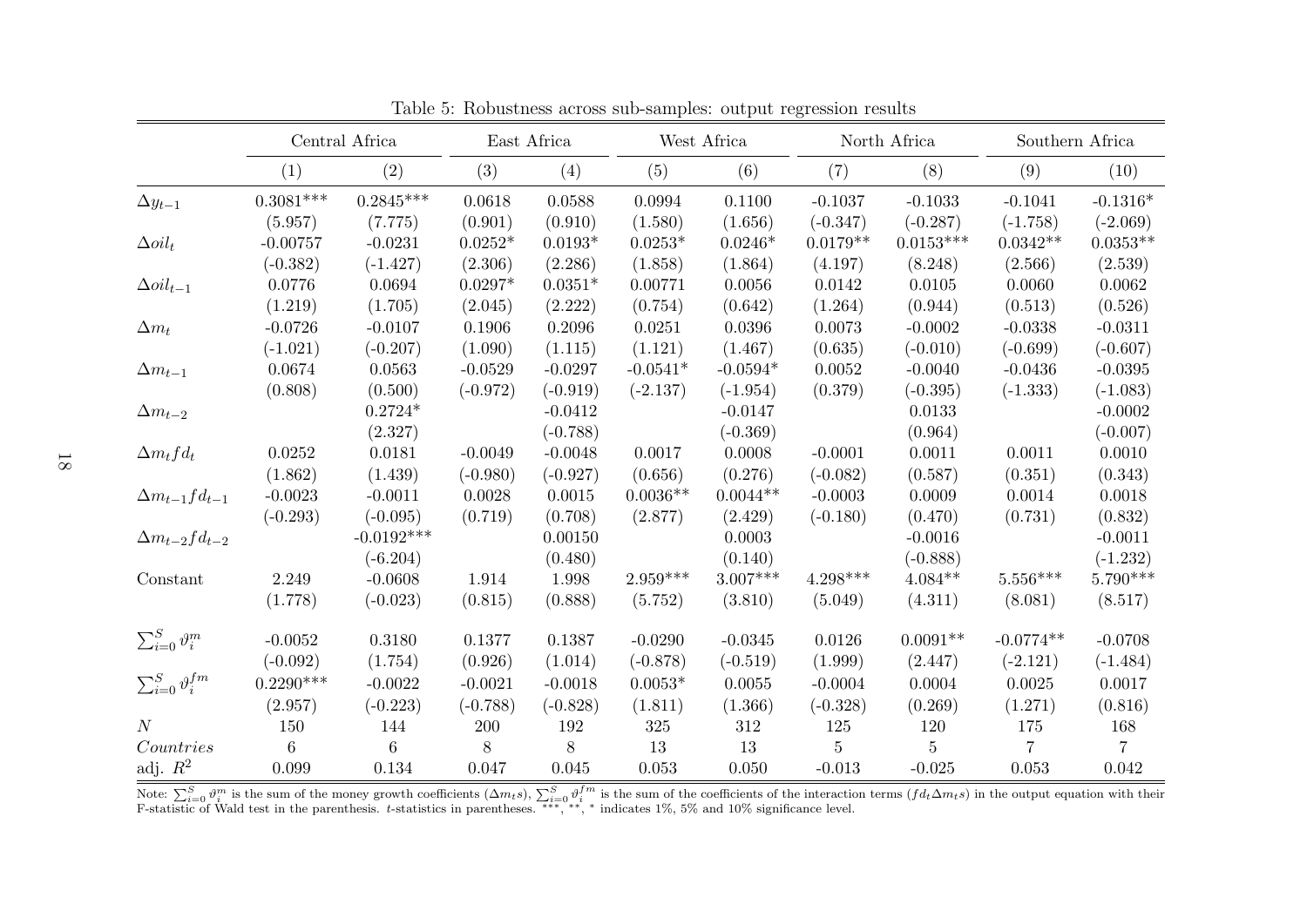|                               | Central Africa   |              | East Africa      |                  | West Africa  |             | North Africa   |              | Southern Africa |             |
|-------------------------------|------------------|--------------|------------------|------------------|--------------|-------------|----------------|--------------|-----------------|-------------|
|                               | (1)              | (2)          | (3)              | (4)              | (5)          | (6)         | (7)            | (8)          | (9)             | (10)        |
| $\Delta p_{t-1}$              | 0.1212           | 0.1387       | $0.3661^{***}\;$ | $0.3731^{***}\;$ | $0.4781***$  | $0.4045***$ | $0.4658*$      | $0.3954*$    | $0.4467***$     | $0.4254***$ |
|                               | (0.976)          | (1.075)      | (3.874)          | (3.601)          | (10.134)     | (7.605)     | (2.696)        | (2.335)      | (4.653)         | (4.153)     |
| $\Delta oil_t$                | $-0.1122***$     | $-0.1167***$ | 0.0208           | 0.0245           | $-0.0315$    | $-0.0294$   | $-0.0101$      | 0.0116       | $-0.0183$       | $-0.0129$   |
|                               | $(-5.031)$       | $(-4.608)$   | (1.565)          | (1.798)          | $(-1.371)$   | $(-1.440)$  | $(-0.598)$     | (1.292)      | $(-0.479)$      | $(-0.348)$  |
| $\Delta oil_{t-1}$            | $-0.0278$        | $-0.0147$    | 0.0289           | 0.0255           | $-0.0316*$   | $-0.0307$   | $-0.0399*$     | $-0.0484*$   | $-0.0635*$      | $-0.0699*$  |
|                               | $(-1.556)$       | $(-1.034)$   | (1.106)          | (0.996)          | $(-2.106)$   | $(-1.724)$  | $(-2.218)$     | $(-2.189)$   | $(-1.962)$      | $(-2.205)$  |
| $\Delta m_t$                  | $0.2455^{***}\,$ | $0.2434**$   | $0.1451*$        | $0.1552**$       | $0.2857***$  | $0.2277***$ | $0.4462**$     | $0.4023**$   | $0.4945**$      | $0.4837*$   |
|                               | (4.644)          | (3.257)      | (2.165)          | (2.378)          | (5.269)      | (3.634)     | (3.234)        | (4.530)      | (2.574)         | (2.400)     |
| $\Delta m_{t-1}$              | $-0.0441$        | $-0.0515$    | 0.109            | 0.0962           | 0.0581       | $0.1189**$  | 0.1758         | 0.2585       | 0.2863          | 0.3571      |
|                               | $(-1.161)$       | $(-1.440)$   | (1.608)          | (0.942)          | (0.891)      | (2.596)     | (1.118)        | (1.398)      | (1.443)         | (1.515)     |
| $\Delta m_{t-2}$              |                  | $-0.0435$    |                  | 0.0026           |              | $-0.0026$   |                | $0.0227*$    |                 | $-0.0508$   |
|                               |                  | $(-1.129)$   |                  | (0.033)          |              | $(-0.043)$  |                | (2.201)      |                 | $(-0.537)$  |
| $\Delta m_t f d_t$            | $-0.0078$        | $-0.0086$    | $-0.0003$        | $-0.0004$        | $-0.0082***$ | $-0.0046$   | $-0.0052$      | $-0.0085***$ | $-0.0150$       | $-0.0142$   |
|                               | $(-1.020)$       | $(-0.915)$   | $(-0.075)$       | $(-0.111)$       | $(-3.287)$   | $(-1.242)$  | $(-1.144)$     | $(-10.937)$  | $(-1.469)$      | $(-1.392)$  |
| $\Delta m_{t-1} f d_{t-1}$    | 0.0054           | 0.0048       | 0.0034           | 0.0043           | 0.0014       | $-0.0068$   | 0.0036         | $-0.0017$    | 0.0031          | $-0.0015$   |
|                               | (1.603)          | (0.596)      | (0.580)          | (0.613)          | (0.376)      | $(-1.370)$  | (0.855)        | $(-0.190)$   | (0.490)         | $(-0.195)$  |
| $\Delta m_{t-2} f d_{t-2}$    |                  | 0.0014       |                  | $-0.0023$        |              | 0.0027      |                | 0.0069       |                 | 0.0072      |
|                               |                  | (0.204)      |                  | $(-0.543)$       |              | (0.940)     |                | (0.795)      |                 | (0.756)     |
| Constant                      | $2.2714**$       | $3.1175**$   | 0.3921           | 0.6852           | $-0.1299$    | 0.7744      | $-3.7829*$     | $-4.1701$    | $-4.0420$       | $-5.2365$   |
|                               | (3.128)          | (3.066)      | (0.211)          | (0.357)          | $(-0.177)$   | (0.697)     | $(-2.772)$     | $(-1.609)$   | $(-1.143)$      | $(-1.207)$  |
| $\sum_{i=0}^{S} \phi_i^m$     | $0.2014***$      | 0.1484       | $0.2541***$      | $0.2540***$      | $0.3438***$  | $0.3440***$ | 0.6220         | $0.6835*$    | $0.7808*$       | $0.7900*$   |
|                               | (3.967)          | (1.853)      | (2.868)          | (3.381)          | (4.026)      | (3.442)     | (2.111)        | (2.416)      | (2.279)         | (2.286)     |
| $\sum_{i=0}^{S}\phi_{i}^{fm}$ | $-0.0024$        | $-0.0025$    | 0.0031           | 0.0016           | $-0.0068*$   | $-0.0088*$  | $-0.0016$      | $-0.0033$    | $-0.0119$       | $-0.0085*$  |
|                               | $(-0.482)$       | $(-0.194)$   | (0.579)          | (0.275)          | $(-1.802)$   | $(-1.865)$  | $(-0.209)$     | $(-0.948)$   | $(-1.443)$      | $(-1.952)$  |
| N                             | 150              | 144          | 200              | 192              | 325          | $312\,$     | 125            | 120          | 175             | 168         |
| Countries                     | 6                | 6            | 8                | $8\,$            | 13           | 13          | $\overline{5}$ | $\bf 5$      |                 |             |
| adj. $R^2$                    | 0.239            | 0.242        | 0.282            | 0.256            | 0.517        | 0.449       | 0.668          | 0.717        | 0.655           | 0.632       |

Table 6: Robustness across sub-samples: inflation regression results

Note:  $\sum_{i=0}^{S} \phi_i^m$  is the sum of the money growth coefficients  $(\Delta m_t s)$ ,  $\sum_{i=0}^{S} \phi_i^{fm}$  is the sum of the coefficients of the interaction terms  $(fd_t\Delta m_ts)$  in the inflation equation respectively with their F-statis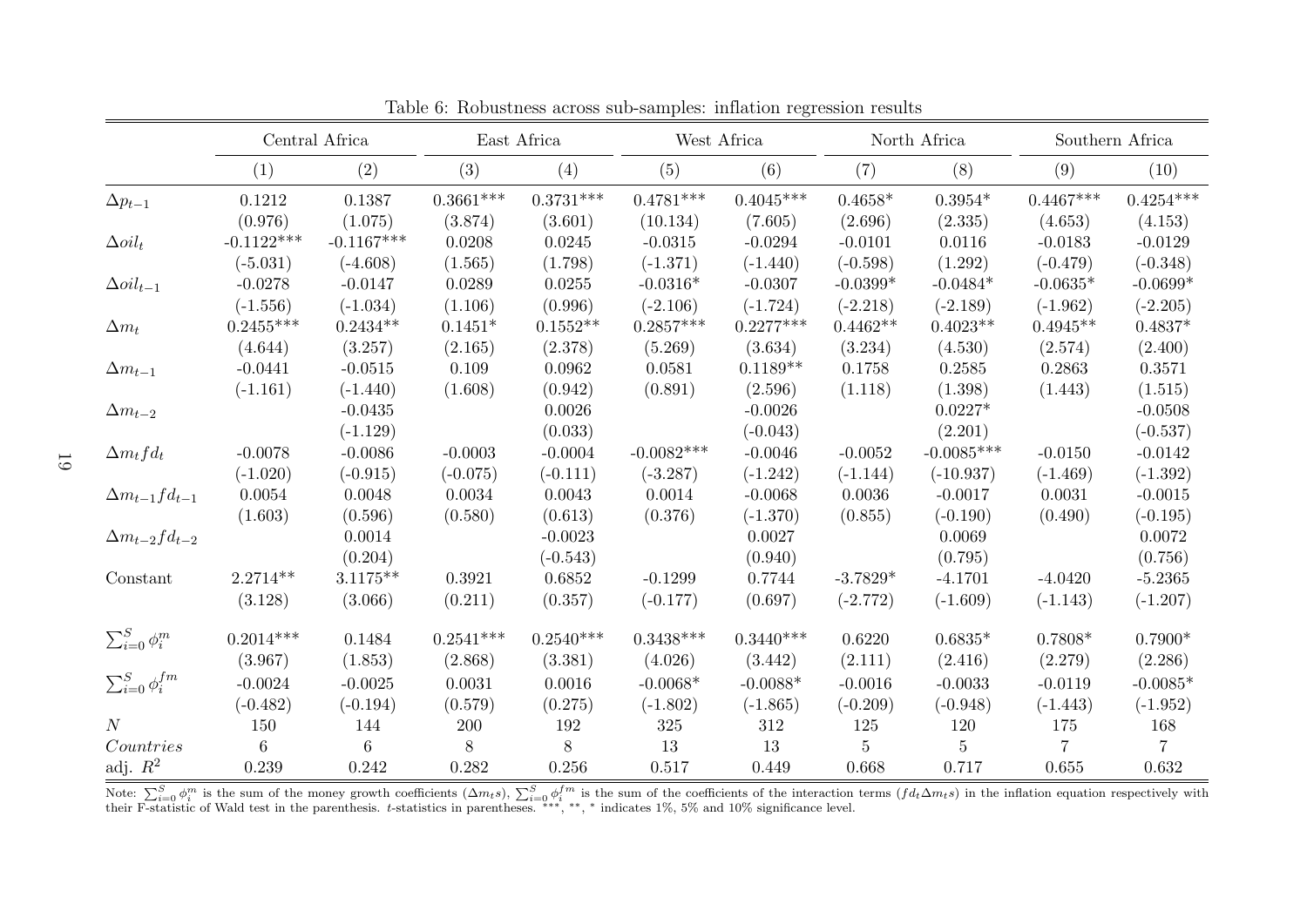we can see in terms of the signs that with the exception of East Africa, there is a negative relationship between financial development and the effect of money growth on inflation across other African regions. However, this relationship is only significant for West Africa in Columns (5) and (6), and for Southern Africa in Column (10). This means that for West Africa and Southern Africa, the degree of financial development tend to dampen the effect of monetary policy on inflation. For other regions, our empirical results show no statistical evidence of a possible relationship between financial development and monetary policy effectiveness particularly in affecting the level of inflation.

#### 4.3 Discussion of findings

As a recap, the main objective of this paper is to investigate the importance of financial sector development on the effectivenss of monetary policy vis- $\acute{a}$ -vis output growth and inflation in Africa. Generally, evidence from the panel regressions show that a weak relationship exist between financial development and monetary policy effectiveness in Africa. More specifically, there is no statistical evidence of the relationship for output growth; whereas in the case of inflation, the relationship is weak with only a significant contemporaneous effect. Our finding corroborate with Carranza et al. (2010) in that for less developed countries with underdeveloped financial system, monetary policy effectiveness may have short-lasting impact or in some cases mostly ineffective .

One possible explanation for this outcome can be linked to the abysmal low levels of financial depth in Africa. African countries lags considerable behind their counterparts across the rest of the globe in terms of financial sector development. As highlighted by Mishra et al. (2012), the effectiveness of monetary policy hinges on a well-functioning and competitive financial system. This requires several conditions such as an independent and credible central bank capable of formulating monetary policy as well as influencing public expectations in the direction of the desired monetary policy objectives; a well-functioning money and secondary markets for financial instruments and government securities; a strong institutional environment; higher degree of international financial capital mobility; and exchange rate flexibility etc. In the context of African countries and after various financial reforms implemented over the last three decades, majority of African countries' financial system are still characterized by a small size formal financial sector with less-developed financial markets, limited competition, an oligopolistic banking sector, weak institutional and regulatory environment, limited degree of international financial integration with the global financial markets, and frequent foreign exchange market interventions. By implication, the lack of a well-developed financial system weakens the various monetary transmission channels through the interest rate, asset price and exchange rate. This leaves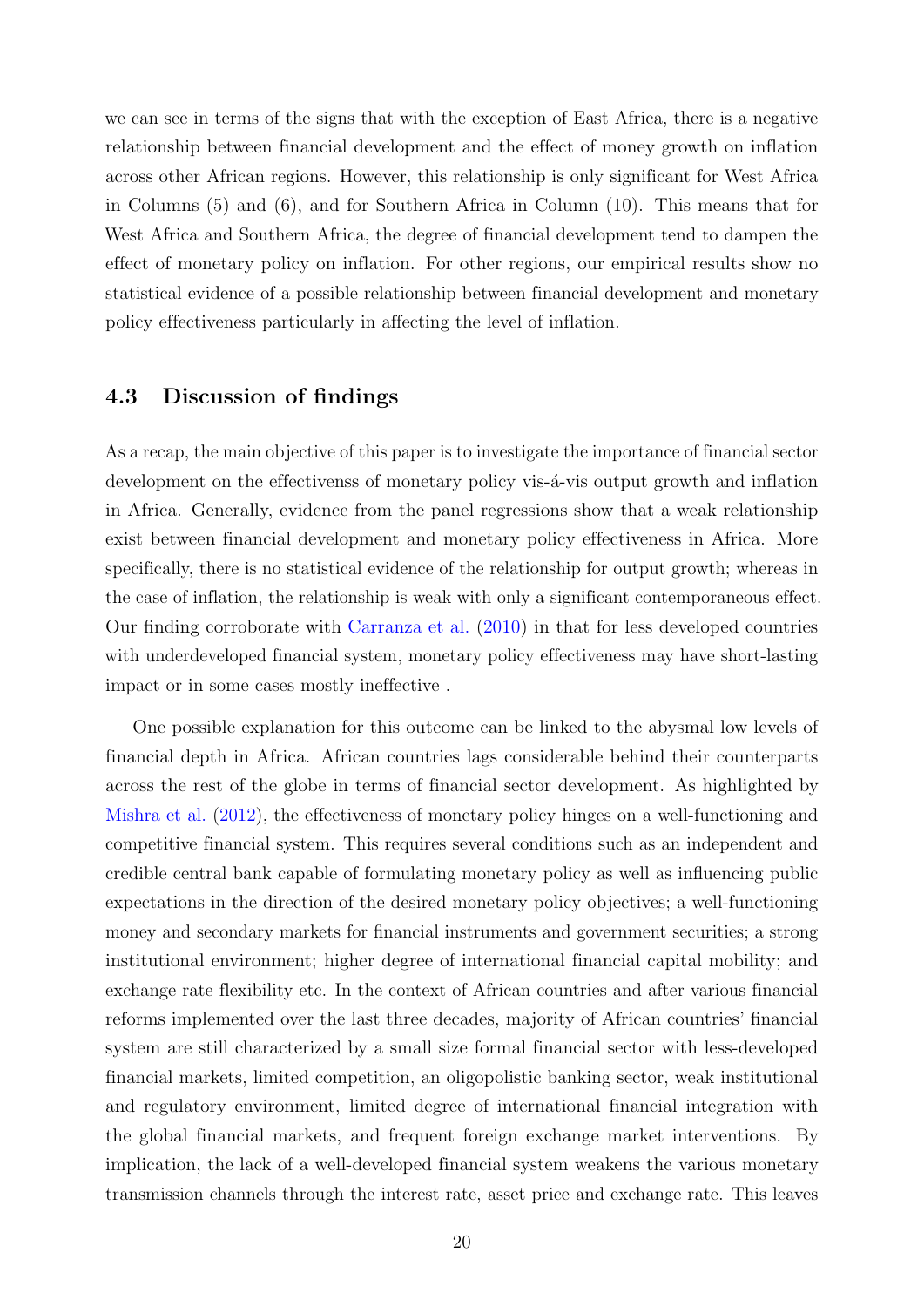the banking channel as the only viable channel for monetary transmission which can be equally impaired by the institutional environment, low degree of competitiom, and degree of substitutability among different bank portfolio assets in the banking sector (Mishra et al., 2012). Hence, a weakening of the bank lending channel will in turn lead to a weakening of the overall monetary transmission mechanism. Recently, Mishra and Montiel (2013) surveys the literature on the effectiveness of monetary transmission in low-income countries, and finds that monetary policy transmission is at best weak in Sub-Saharan Africa (SSA) because of the small size of the financial sector and its inherent structural imperfections.

Other pertinent issues that affect the relationship between financial development and monetary policy effectiveness in Africa include excess liquidity, fiscal dominance and dollarisation (Christensen, 2011). For instance, Saxegaard (2006) show that excess liquidity weakens the monetary transmission in SSA, and constrains the effect of monetary policy on demand conditions in the economy. With high cost of financial intermediation, African banks are more disposed to holding reserves with monetary authorities or government and foreign securities rather than credit lending to the private sector; which when extended, are often for short-term instead of long-term financing of investment capital. Such build-up of excess reserves tend to reflect the underdeveloped nature of financial markets in the continent such as the lack of money and secondary market, an ineffective interbank market, asymmetric information, lack of low-risk lending opportunities, and lack of competition. On the other hand, fiscal dominance tend to crowd out private sector credit, weaken the credibility of monetary authorities, distort monetary policy, and create macroeconomic instability (e.g. increased inflation) as inflation expectations become intrinsically linked to fiscal events and performance. While, greater intensity of dollarisation in an economy severely limits the scope for an independent monetary policy. Thus, increasing the financial depth and alleviating the adverse effects of financial frictions through a strong institutional environment and regulatory framework remains indispensable to meaningful development of the financial sector and the effectiveness of monetary policy as a tool for macroeconomic stabilization.

# 5 Conclusion

This paper investigates the impact of financial development on monetary policy effectiveness in Africa. The paper is motivated by the mixed evidence from a limited number of studies that have explored the relationship, and more importantly, the considerable lack of empirical evidence on the relationship between financial development and the effects of monetary policy on output growth and inflation in Africa. Therefore, we provide empirical evidence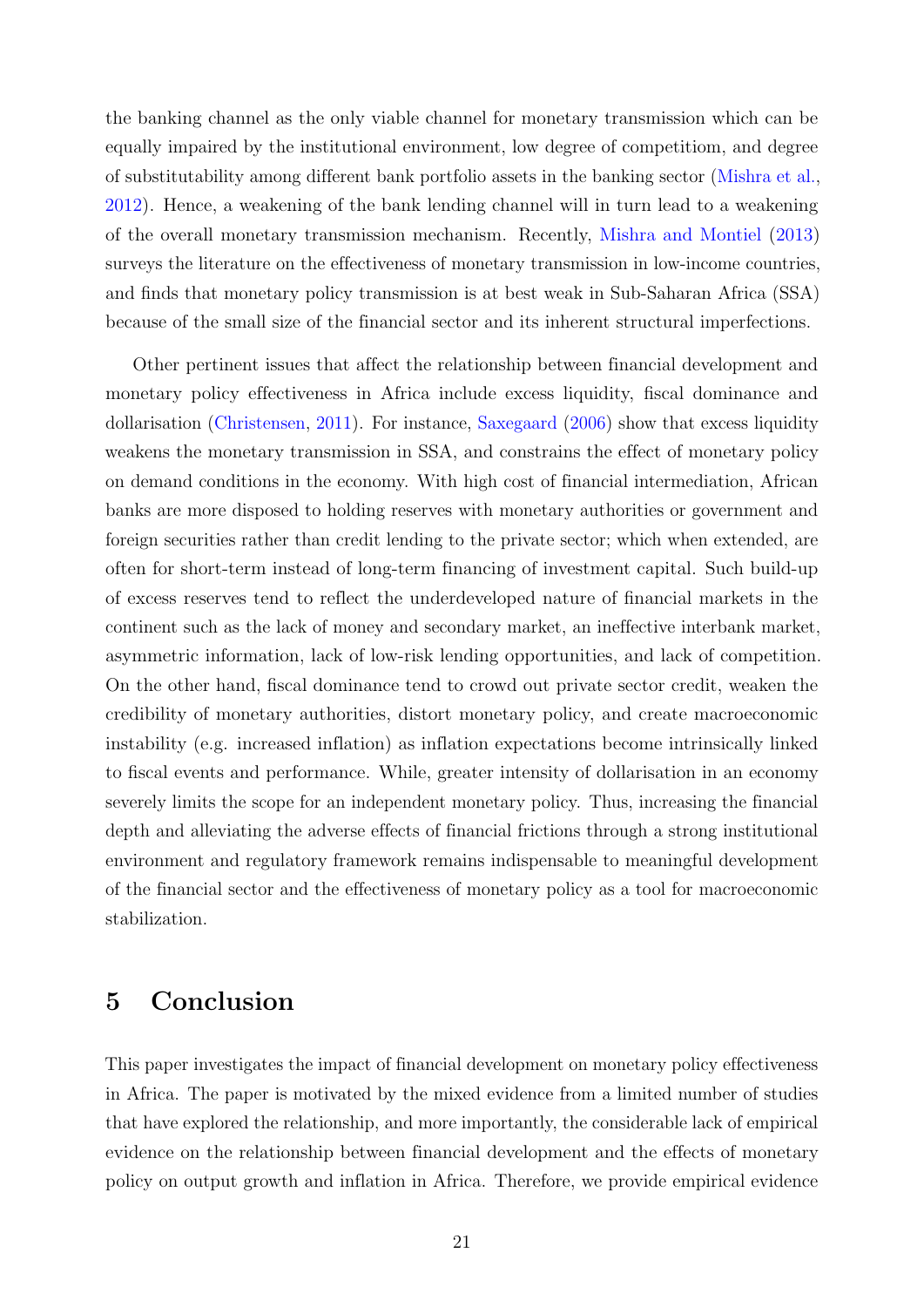on financial development and monetary policy effectiveness in Africa using annual data for a panel of 39 countries over the period 1990–2015. Generally, we find a weak relationship between the financial development and the effects of monetary policy on output growth and inflation. In other words, we find no statistical evidence for the relationship between on output growth, while there is a negative relationship in the case of inflation with significance obtained only at their contemporaneous levels. Our findings does not differ significantly after various robustness checks of varying data frequency and sub-samples analysis on the basis of sub-regional groupings of African countries.

Since African countries' financial system are still less developed with its attendant structural imperfections, the effectiveness of monetary policy will remain conspicuously undermined. Therefore, there is need to strengthen the monetary transmission mechanism in African countries through deliberate efforts to deepen the financial sector development, enhance the competitiveness of African financial markets, build strong institutional and regulatory framework that strengthens creditor and property rights, foster the development and smooth functioning of secondary and money markets so as to deepen the influence of monetary policy instruments on market interest rates in the financial sector, and ensuring gradual integration of African financial markets for greater capital mobility.

### References

- Arellano, M. and Bond, S. (1991). Some tests of specification for panel data: monte carlo evidence and an application to employment equations. Review of Economic Studies, 58:277–297.
- Arnold, I. J. M. (2001). The regional effects of monetary policy in Europe. Journal of Economic Integration, 16(3):399–420.
- Ashcraft, A. and Campello, M. (2007). Firm balance sheets and monetary policy transmission. Journal of Monetary Economics, 54:1515–1528.
- Aysun, U., Brady, R., and Honig, A. (2013). Financial frictions and the strength of monetary transmission. Journal of International Money and Finance, 32:1097–1119.
- Aysun, U. and Hepp, R. (2011). Securitization and the balance sheet channel of monetary transmission. Journal of Banking and Finance, 35(8):2111–2122.
- Bean, C., Larsen, J., and Nikolov, K. (2002). Financial frictions and the monetary transmission mechanism: theory, evidence and policy implications. ECB Working Paper No. 113 , European Central Bank.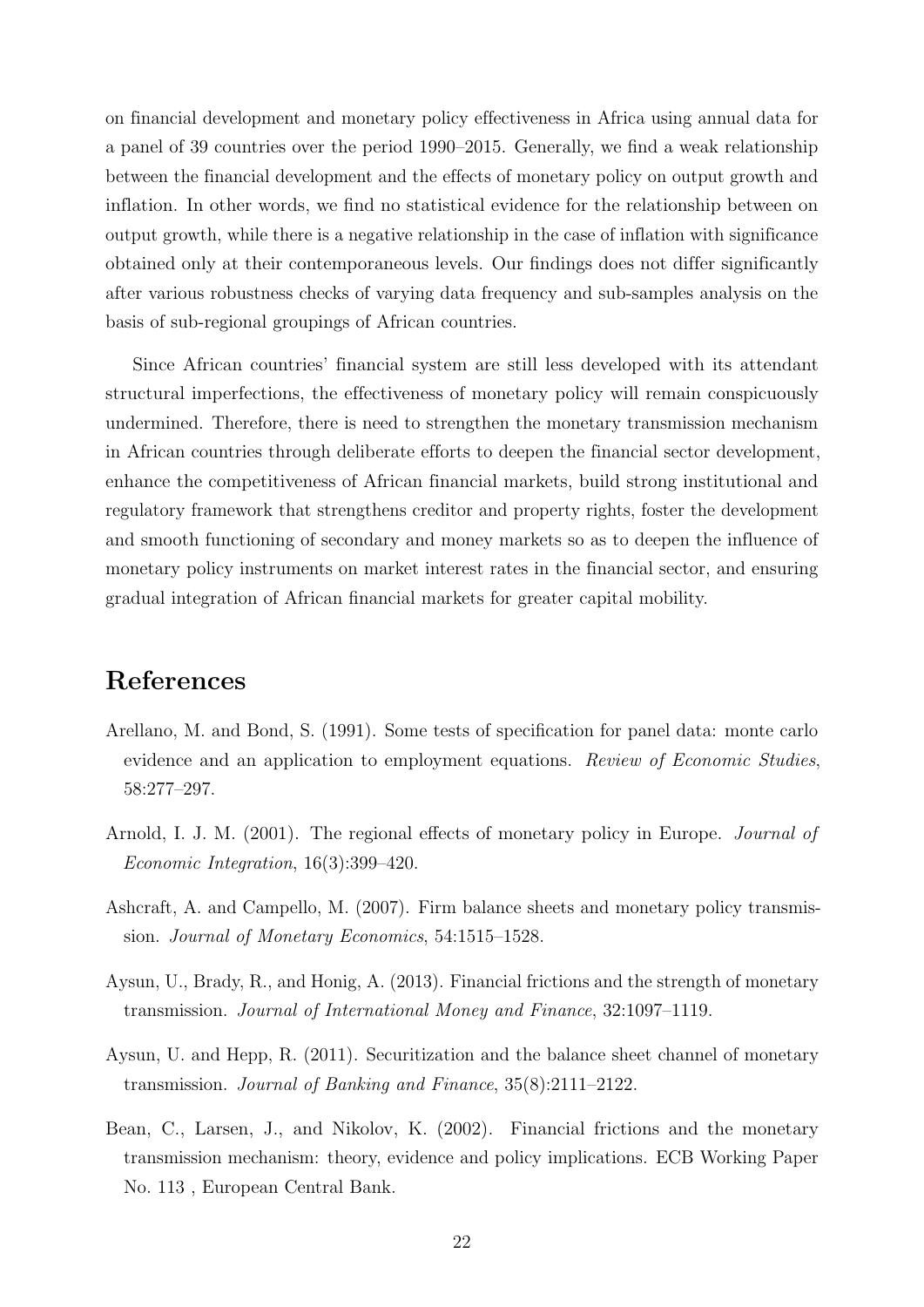- Beck, T., Colciago, A., and Pfajfar, D. (2014). The role of financial intermediaries in monetary policy transmission. Journal of Economic Dynamics and Control, 43:1–11.
- Bernanke, B. S. and Gertler, M. (1995). Inside the black box: The credit channel of monetary policy transmission. *Journal of Economic Perspectives*, 9(4):27–48.
- Blundell, R. and Bond, S. (1998). Initial conditions and moment restrictions in dynamic panel panel-data models. Journal of Econometrics, 87:115–143.
- Carranza, L., Galdon-Sanchez, J. E., and Gomez-Biscarri, J. (2010). Understanding the relationship between financial development and monetary policy. Review of International Economics, 18(5):849–864.
- Cecchetti, S. (1999). Legal structure, financial structure and monetary policy transmission. Federal Reserve Bank of New York Economic Policy Review, 5(2):9–28.
- Christensen, B. V. (2011). Have monetary transmission mechanisms in Africa changed? BIS Working Paper No. 56, Bank of International Settlement.
- Ciccarelli, M., Maddaloni, A., and Peydró, J.-l. (2014). Trusting the bankers : a new look at the credit channel of monetary policy. Review of Economic Dynamics, 1:1–24.
- Djankov, S., McLiesh, C., and Shleifer, A. (2007). Private credit in 129 countries. Journal of Financial Economics, 84:299–329.
- Elbourne, A. and de Haan, J. (2006). Financial structure and monetary policy transmission in transition countries. Journal of Comparative Economics, 34:1–23.
- Gawande, K. (1997). Generated regressors in linear and nonlinear models. Economic Letters, 54:119–126.
- Heintz, J. and Ndikumana, L. (2011). Is there a case for formal inflation targeting in Sub-Saharan Africa ? Journal of African Economies, 20:67–103.
- Judge, G., Griffiths, W., Hill, R., Lutkepohl, H., and Lee, T. (1985). The Theory and Practice of Econometrics. John Wiley Press, New York.
- Karras, G. (1999). Openness and the effects of monetary policy. Journal of International Money and Finance, 18:13–26.
- Kasekende, L. and Brownbridge, M. (2011). Post-crisis monetary policy frameworks in Sub-Saharan Africa. African Development Review, 23(2):190–201.